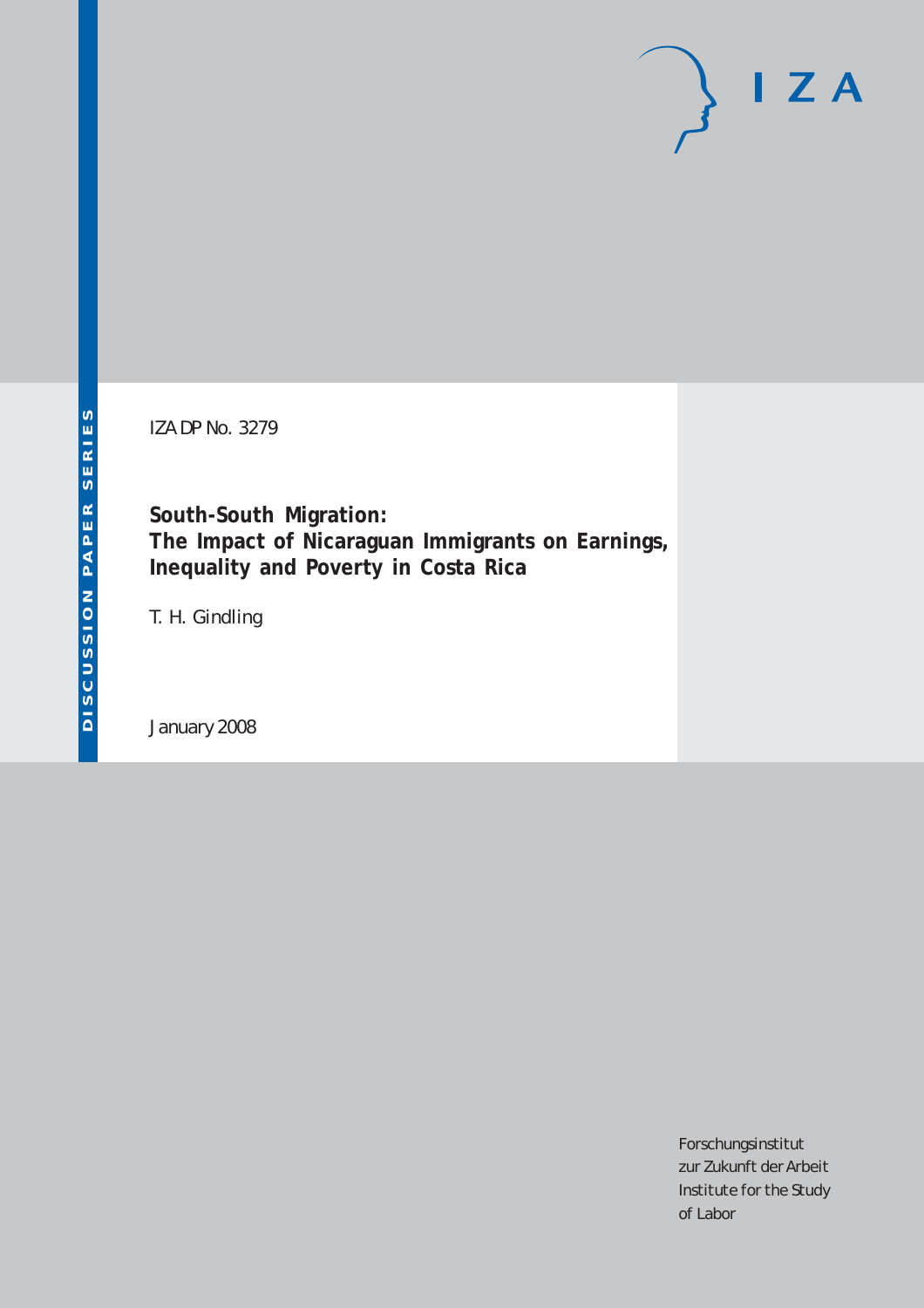# **South-South Migration: The Impact of Nicaraguan Immigrants on Earnings, Inequality and Poverty in Costa Rica**

**T. H. Gindling** 

*University of Maryland Baltimore County and IZA* 

Discussion Paper No. 3279 January 2008

IZA

P.O. Box 7240 53072 Bonn Germany

Phone: +49-228-3894-0 Fax: +49-228-3894-180 E-mail: [iza@iza.org](mailto:iza@iza.org)

Any opinions expressed here are those of the author(s) and not those of IZA. Research published in this series may include views on policy, but the institute itself takes no institutional policy positions.

The Institute for the Study of Labor (IZA) in Bonn is a local and virtual international research center and a place of communication between science, politics and business. IZA is an independent nonprofit organization supported by Deutsche Post World Net. The center is associated with the University of Bonn and offers a stimulating research environment through its international network, workshops and conferences, data service, project support, research visits and doctoral program. IZA engages in (i) original and internationally competitive research in all fields of labor economics, (ii) development of policy concepts, and (iii) dissemination of research results and concepts to the interested public.

IZA Discussion Papers often represent preliminary work and are circulated to encourage discussion. Citation of such a paper should account for its provisional character. A revised version may be available directly from the author.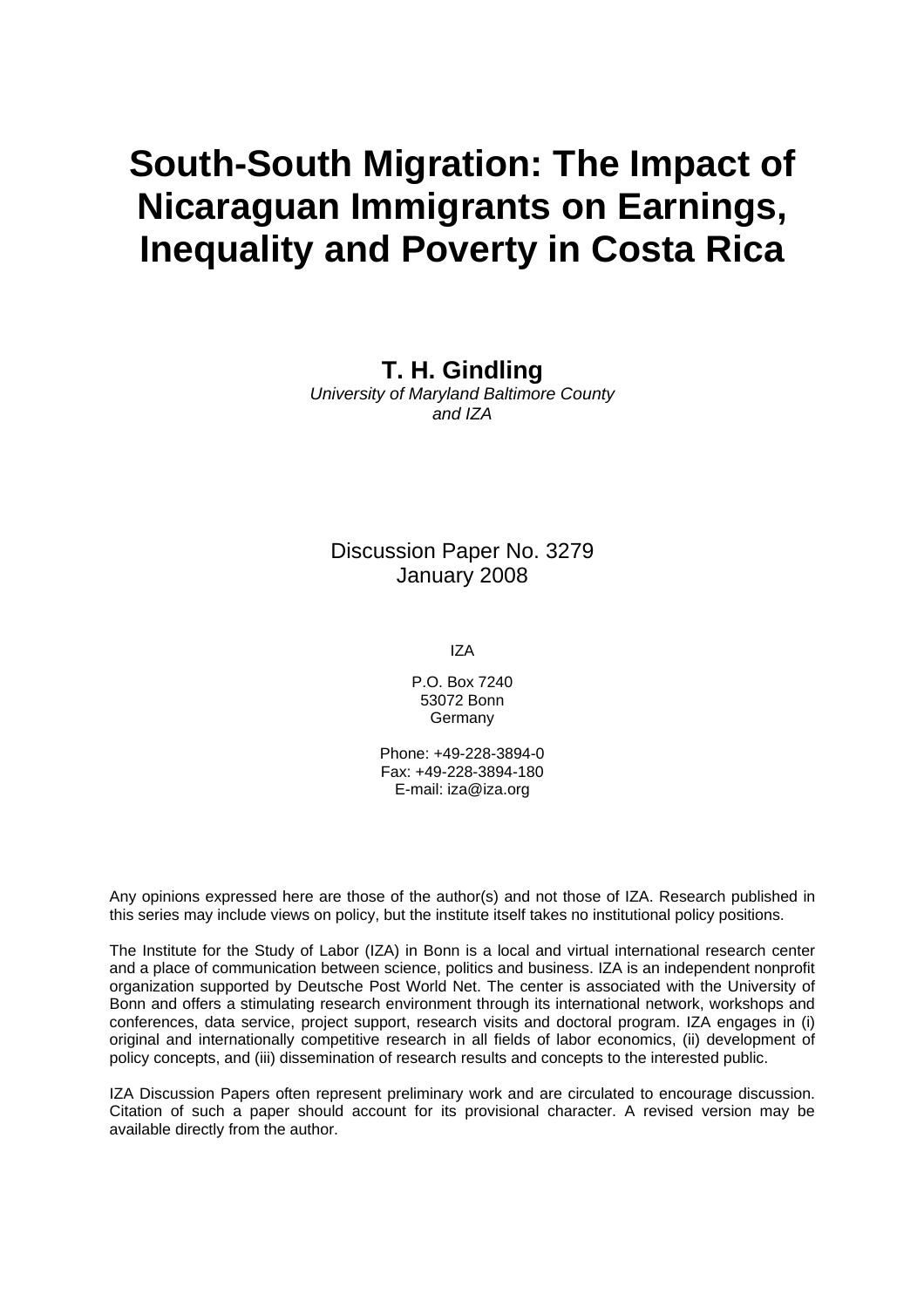IZA Discussion Paper No. 3279 January 2008

# **ABSTRACT**

# **South-South Migration: The Impact of Nicaraguan Immigrants on Earnings, Inequality and Poverty in Costa Rica[\\*](#page-2-0)**

More than half of those who emigrate from developing countries move to other developing countries, yet there have been few studies of the impact of this South-South migration. In this paper, we examine the impact of migration from one developing country, Nicaragua, on the labor market in another developing country, Costa Rica. We find little evidence to support the hypothesis that Nicaraguan migration to Costa Rica was an important factor contributing to falling earnings, increased inequality or stagnating poverty in Costa Rica.

JEL Classification: J61, O15

Keywords: Costa Rica, Latin America, migration, earnings, inequality, poverty

Corresponding author:

 $\overline{a}$ 

T. H. Gindling Department of Economics University of Maryland Baltimore County Baltimore, MD 21250 USA E-mail: [gindling@umbc.edu](mailto:gindling@umbc.edu)

<span id="page-2-0"></span><sup>\*</sup> I would like to thank Andy Mason, Carlos Sobrado, Juan Diego Trejos, Katherine Terrell and an anonymous referee for helpful comments. Luis Oviedo and Xin Gao provided valuable research assistance. An earlier version of this paper was written as part of the Labor Market Study for the World Bank Poverty Assessment of Costa Rica. I would like to thank the World Bank for their support for this research project, although all conclusions and opinions expressed are my own.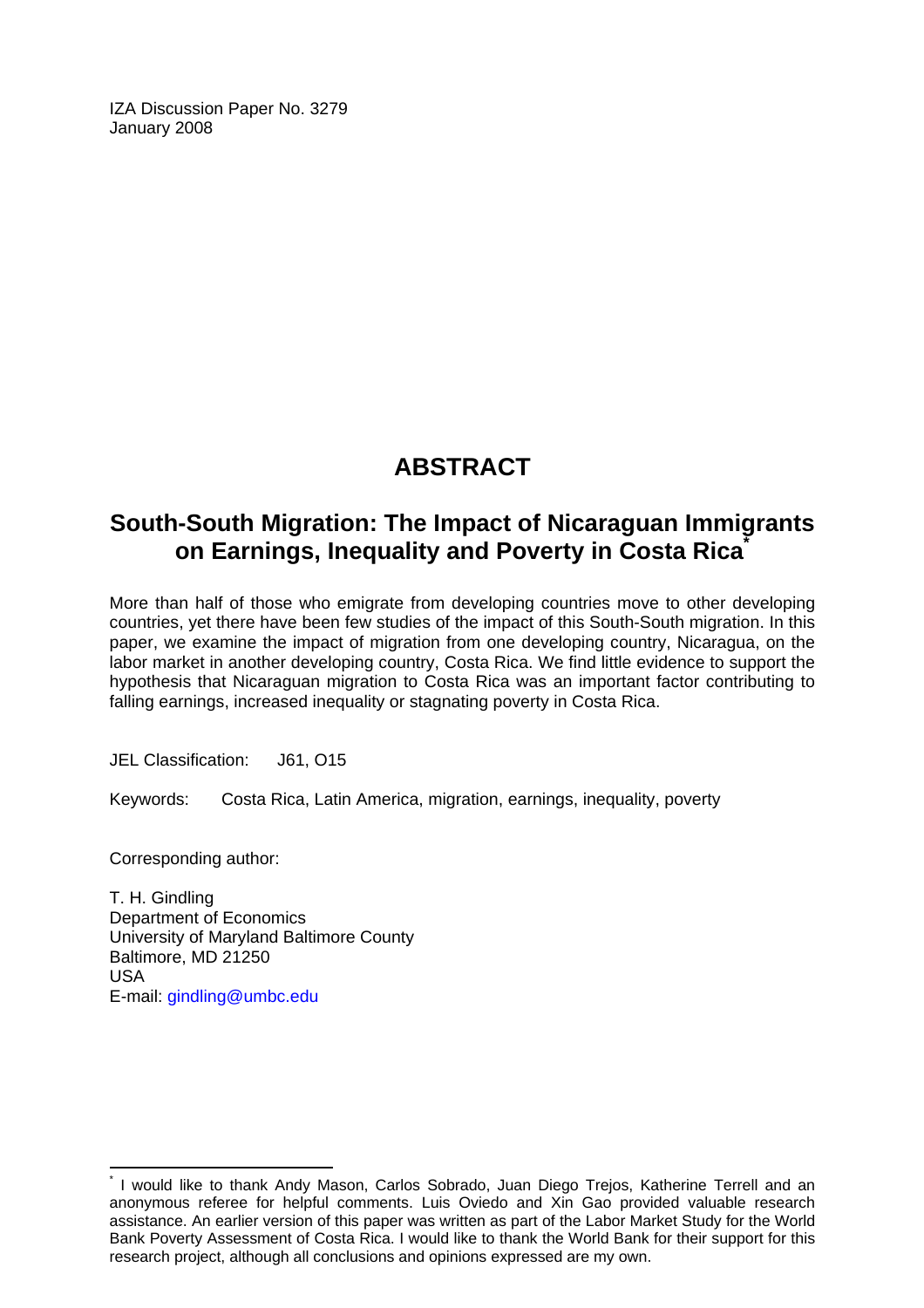#### **1. INTRODUCTION**

In the past ten years there has been an explosion of literature on the impact of "South to North" migration flows--the impact of migrants from developing countries on the labor markets of the United States and Europe.<sup>2</sup> There has been much less study of the impact of "South-South" migration flows, despite the importance of this type of migration. A recent World Bank study of country-to-country migration flows concludes that nearly half of the migrants from developing countries reside in other developing countries (Ratha and Shaw, 2007). Hatton and Williamson (2005) conclude a recent article on world migration trends by noting that in the near future "opportunities will most assuredly change the direction of South-North flows in a more South-South direction…creating new problems for newly industrial countries" (p. 36). Hatton and Williamson (2005) also note that substantial South-South migration is not unprecedented, "when those 50 million Europeans left home before 1914, there were at the same time far more than 50 million who left China and India for jobs elsewhere in the periphery. South-South migration is not new. It is just ignored by economists" (p. 36).

South-South migration has raised many of the same issues as migration from developing countries into the United States and Europe, as many in the destination countries worry that the increased supply of relatively low-skilled immigrants will drive down wages, increase inequality, increase poverty and reduce the social protection of workers offered by destination country governments.<sup>[3](#page-3-1)</sup> This has certainly been the case in Costa Rica. For example, in an editorial in the Costa Rican newspaper *La Nacion* Laura Chinchilla, the current Costa Rican Minister of Justice and First Vice-President, writes that "the large and uncontrolled increase in the immigrant population in recent years…threatens to generate negative pressure on variables such as urban space, employment, the quality and coverage of social services, the rational use of renewable resources, security, etc." (Chinchilla M., 2004, author's translation).

In this paper, we examine the hypothesis that migration from one developing country, Nicaragua, contributed to falling wages, increased earnings inequality and stagnating poverty in a neighboring developing country, Costa Rica. As far as we know,

 $\overline{a}$ 

<span id="page-3-0"></span><sup>&</sup>lt;sup>2</sup> Some widely-quoted recent studies include Ottaviano and Peri (2005), Card (2005) and Borjas (2003). <sup>3</sup> See for example, a front percential in the New York Times from December 27, 2007 titled "A Trak t

<span id="page-3-1"></span><sup>&</sup>lt;sup>3</sup> See, for example, a front page article in the New York Times from December 27, 2007 titled "A Trek to Poor Nations, From Poorer Ones" (DeParle 2007).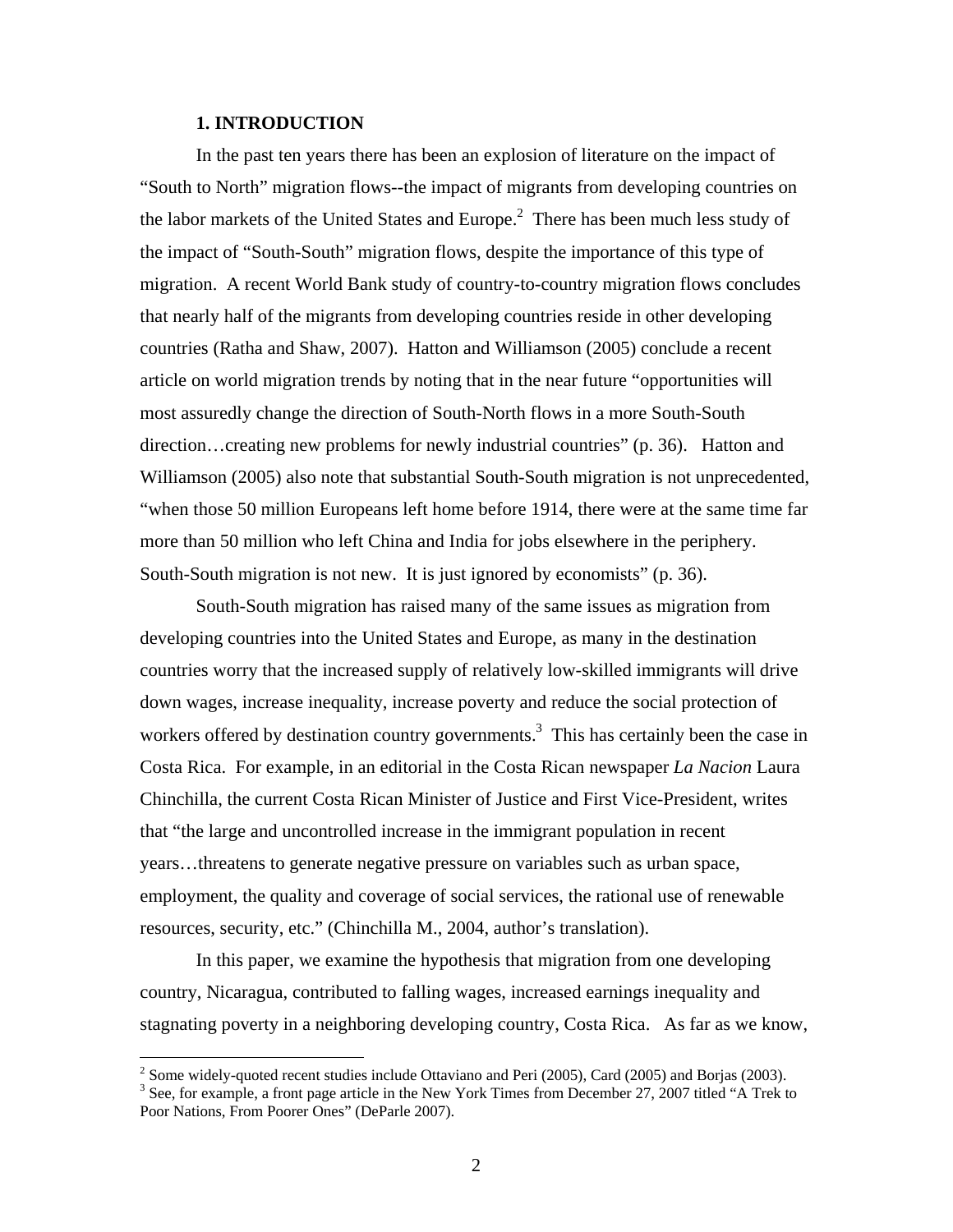ours is the only empirical study of the impact of migrants from one developing country on the wages, inequality and poverty in another developing country.<sup>[4](#page-4-0)</sup>

From the end of the civil conflict in Nicaraguan in 1990 to the present, Nicaraguan immigrants in Costa Rica grew from approximately 2% of the population to approximately 7% (Marquette, 2006). This migration has been caused largely by economic factors, and labor force participation rates for Nicaraguan immigrants are higher than for native born Costa Ricans. Therefore, the proportion of Nicaraguans among workers is higher than that in the population; approximately 8% in 2004. Nicaraguan immigrant workers are less educated, work more hours, and are paid less than Costa Rican-born workers. Further, Nicaraguans are concentrated in low status and low paid occupations--men in construction, women in domestic service, and both men and women in agriculture.<sup>[5](#page-4-1)</sup>

Coincident with the large influx of Nicaraguan immigrants, earnings inequality in Costa Rica began increasing in the early 1990s, after falling steadily since the 1950s (Gindling and Trejos, 2005). Also in the 1990s, despite aggregate economic growth in Costa Rica, poverty rates stagnated. It is reasonable, therefore, to suspect that the influx of Nicaraguan immigrants in the 1990s contributed to the increase in earnings inequality and stagnating poverty during this period. In this paper, however, we find no evidence to support the hypothesis that the surge in Nicaraguan migration to Costa Rica was an important factor contributing to falling earnings, the increase in earnings inequality, or stagnating poverty.

#### **2. DATA AVAILABLE ON NICARAGUAN IMMIGRANTS IN COSTA RICA**

Data on the number of Nicaraguan immigrants in Costa Rica, and in particular the labor market experiences of those immigrants, is sparse. The 1984 and 2000 censuses

 $\overline{a}$ 

<span id="page-4-0"></span> $4$  In part, the paucity of studies is because of a lack of good data. Ratha and Shaw (2007, p.17) write "In most developing countries, the basic data required to gauge the impact of migration on the labor market – time series of migration flows or stocks and wage data—are lacking. Thus, most analyses are based on anecdotal evidence." There have been more studies on the impact of emigration from a developing country on the labor market of the migrant sending country (for example, Aydemir and Borjas, 2007 and Hanson, 2007).<br><sup>5</sup> A comprehensive description of the characteristics of Nicaraguan immigrants in Costa Rica can be found

<span id="page-4-1"></span>in Marquette (2006).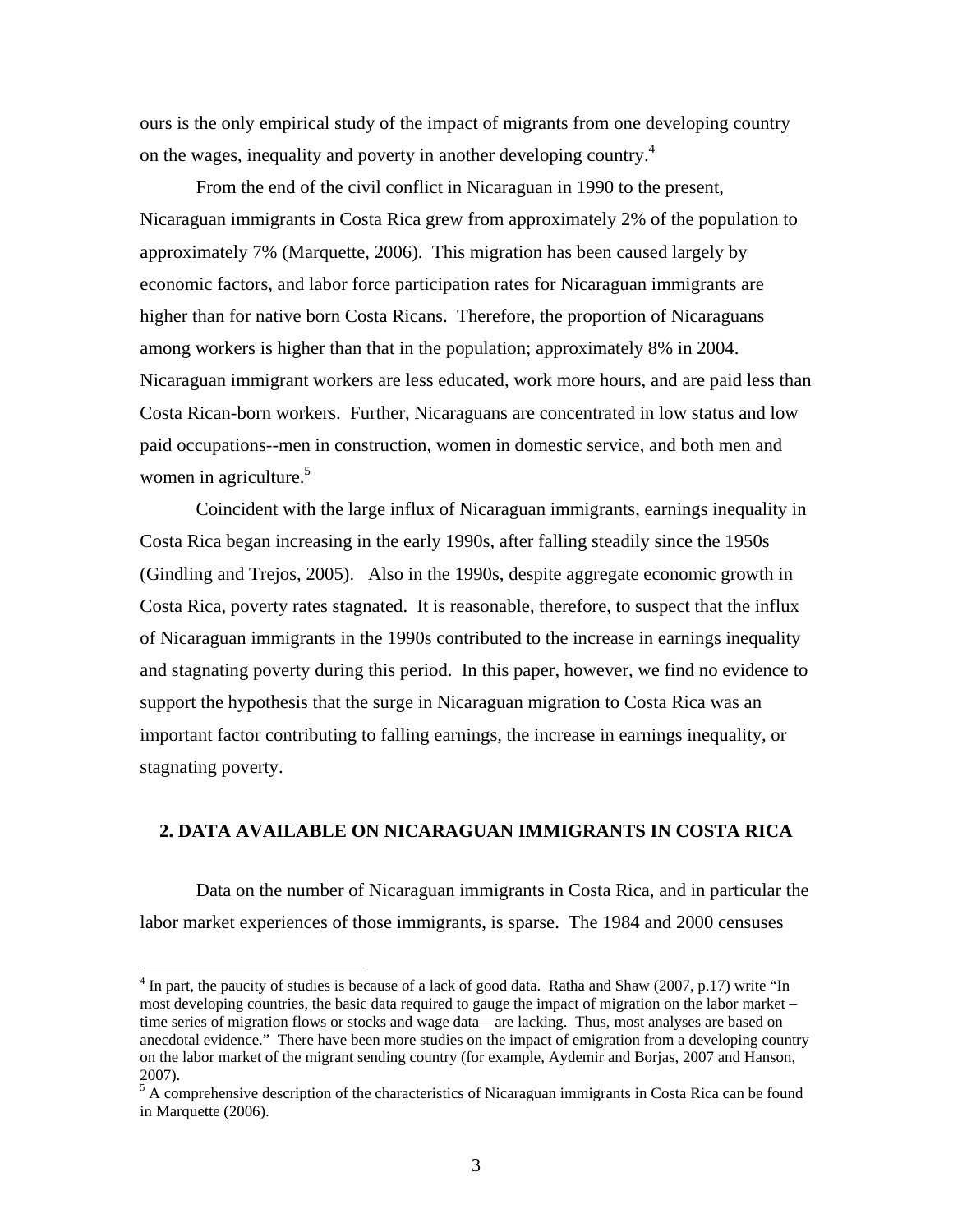identify immigrants, but these censuses have no information on incomes, earnings or employment. Rosero-Bixby (2005) estimated the number of Nicaraguan immigrants based on the number of births to Nicaraguan women in Costa Rican health clinics, but did not collect data on personal or labor market characteristics. The only source of data on the earnings, personal characteristics, and labor market characteristics of immigrants over time that is available in Costa Rica are the yearly Household Surveys for Multiple Purposes (in Spanish, the *Encuestas de Hogares de Propósitos Múltiples,* or EHPM). While the EHPM has been conducted in July of each year since 1987 by the Costa Rican Institute of Statistics and Census, these surveys did not include any information on the immigrant status of respondents until 1997.

The analysis in this paper uses the EHPM. The EHPM are the only source of data on the labor market and personal characteristics of workers that is consistently available over time in Costa Rica. These household surveys, which have been conducted yearly since 1987, are country-wide surveys of approximately 1% of the population and are the source of official Costa Rican government statistics on earnings, unemployment, income inequality and poverty.

The 1997 and 2000 to 2004 EHPM include a variable that indicates where the person was born. We use this variable to identify Nicaraguan immigrants; we consider anyone born in Nicaragua as a Nicaraguan immigrant to Costa Rica. Table 1 presents the number and proportion of Nicaraguan-born workers in the total work force in Costa Rica. According to the 2000 EHPM, the proportion of workers born in Nicaragua was 6.7%, reasonably close to the estimate from the 2000 census (7.0%). Thus, we have some confidence that the EHPM data for the 2000-2004 period will present a reasonable portrait of Nicaraguans in the Costa Rican labor market.<sup>[6](#page-5-0)</sup> According to the household survey data, from 2000 to 2004 the proportion of workers in Costa Rica who were born in Nicaragua increased steadily, reaching 7.75% in 2004. This represents around 8000 new Nicaraguan-born workers entering Costa Rica each year from 2000 to 2004. This last is consistent with estimates based on the number of births to Nicaraguan women in Costa

<span id="page-5-0"></span> $6$  It is likely, however, that both the EHPM and the Census underestimate the number of Nicaraguan immigrants in the Costa Rican labor market because they both undercount seasonal, migrant and irregular workers (Marquette, 2006).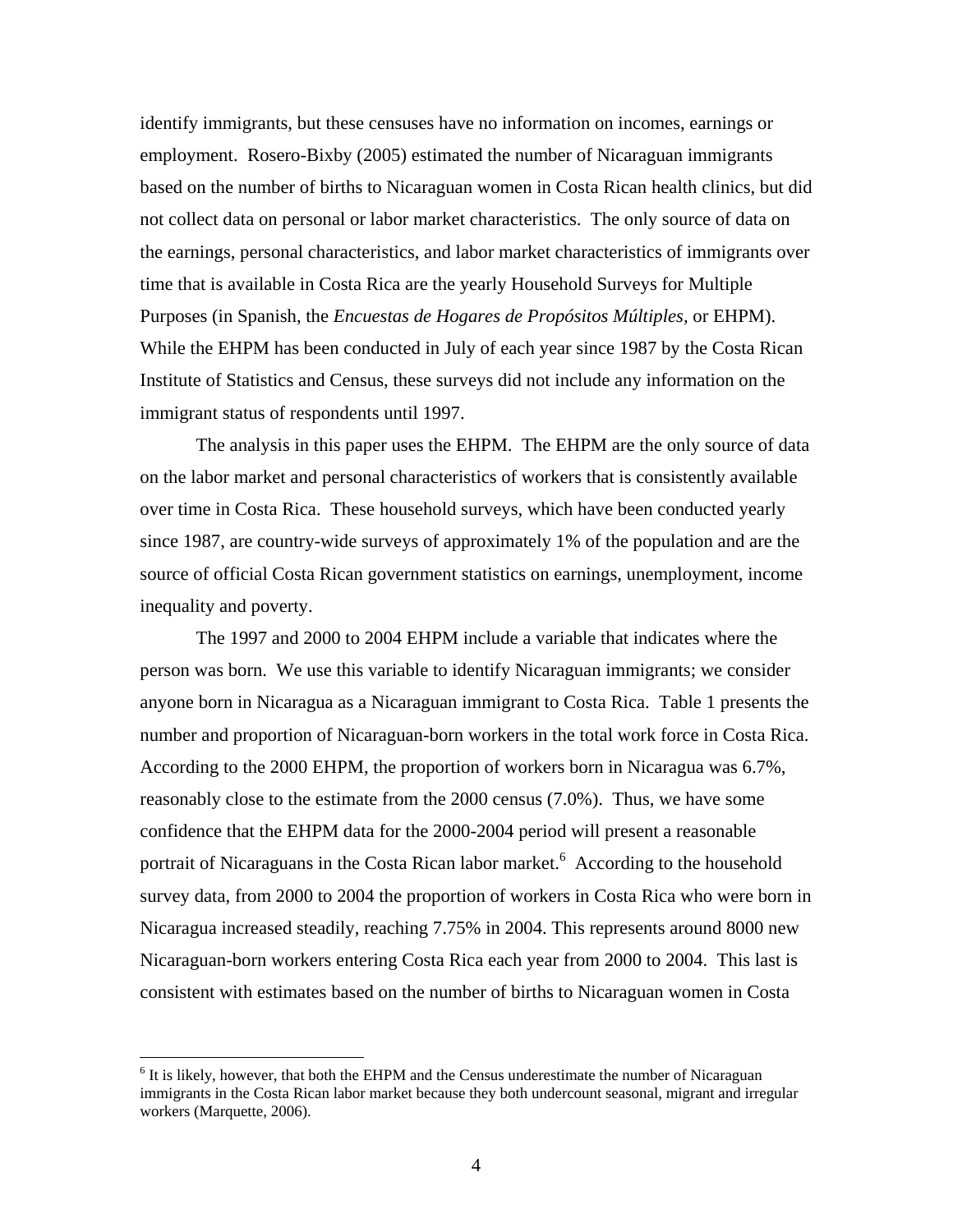Rican health clinics of about 9000 new Nicaraguan immigrants a year from 2000-2004 (Rosero-Bixby, 2005).

In 2000 and 2001 there is another variable in the household surveys that allow us to identify Nicaraguan immigrants, self-reported nationality. Table 2 presents the distribution of Costa Rican workers in 2000 and 2001 by nationality. As we can see from table 2, Nicaraguans make up the overwhelming proportion of total immigrants in the Costa Rican work force. According to the self-reported nationality of the worker, in 2004 5.7% of Costa Rican workers identify themselves as Nicaraguans, with another 1.5% classed as naturalized Costa Rica citizens. Combining those who class themselves as Nicaraguan citizens with naturalized Costa Rican citizens (the majority of whom are Nicaraguan-born) results in a number that is almost identical to the proportion of workers who report being born in Nicaragua.

#### **3. NICARAGUAN IMMIGRANTS AND EARNINGS IN COSTA RICA**

#### **(a) Why do Nicaraguans immigrants earn less than Costa Rican-born workers?**

Nicaraguan-born workers earn from 65% to 75% the monthly earnings of native Costa Ricans (see table 3). In this sub-section we explore why Nicaraguan immigrants earn less. The first technique we use is to estimate an earnings equations where the independent variable is the natural logarithm of real monthly earnings (in 1999 colones) and the dependent variables include a dummy variable that is one if the worker is Nicaraguan born (other explanatory variables include: years of education, gender, experience, experience squared, dummy variables that are one if the worker lives in an urban area, works in the public sector, and a set of dummy variables indicating the industry of employment). The results of estimates of this equation using data for 2000 and 2004 are presented in Table 4.<sup>[7](#page-6-0)</sup> All of the coefficients in the earnings equation are significantly different from zero at the 1% level except for the coefficient on the Nicaraguan immigrant dummy variable. The coefficient on the Nicaraguan immigrant dummy variable in the earnings equations is not significantly different from zero at any reasonable significance level. This indicates that Nicaraguans are not paid differently

<span id="page-6-0"></span><sup>&</sup>lt;sup>7</sup> The results were similar when we estimated these equations using data for 2001 to 2003.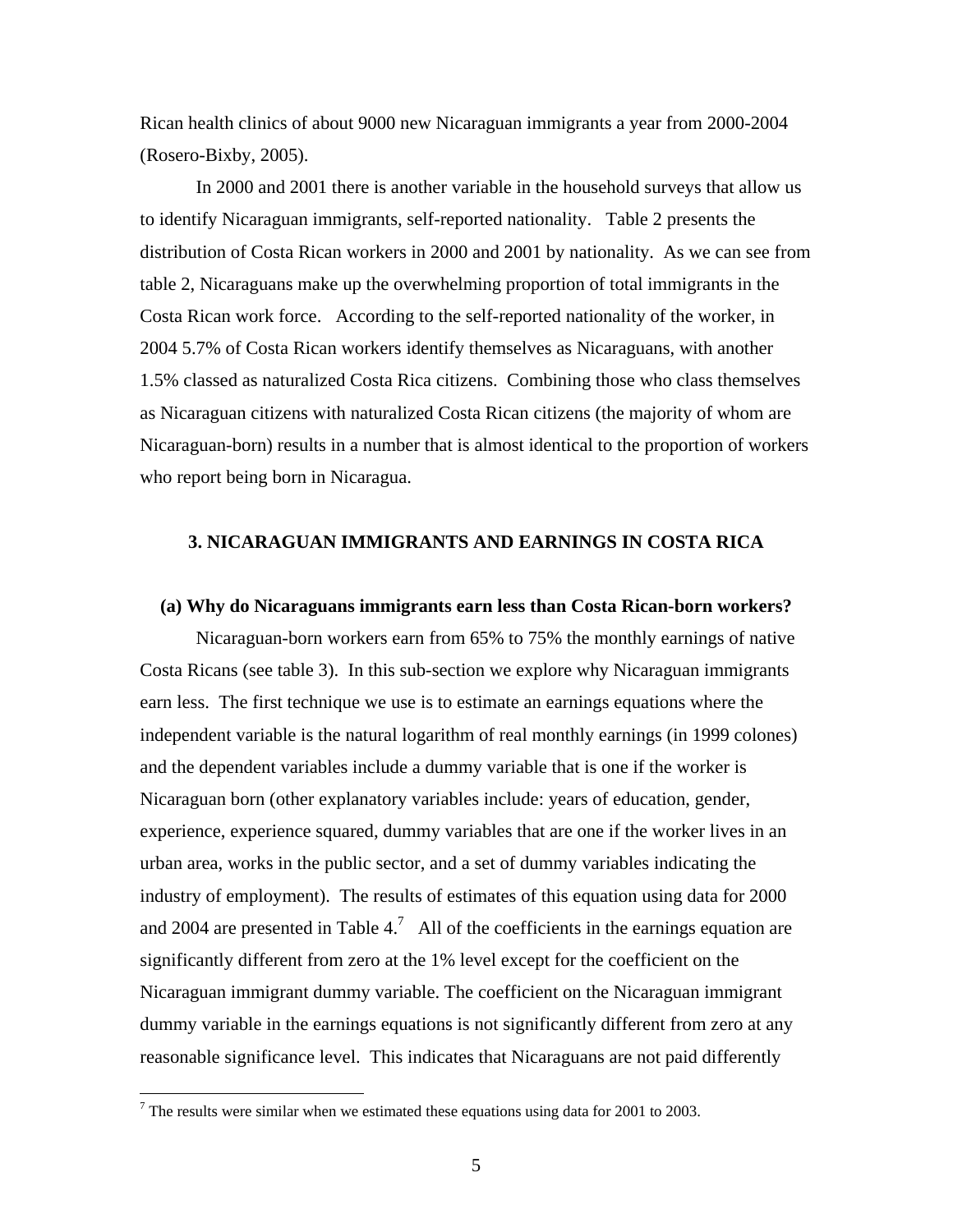from Costa Rican born workers after controlling for education, gender, zone, hours worked, sector of employment, size of firm and experience. Thus, we find no evidence of labor market discrimination against Nicaraguan immigrants in Costa Rica in these earnings equations.

Why then do Nicaraguan immigrants earn less? To examine this issue further, we next calculate the Oaxaca/Blinder decomposition of the log wage gap between Nicaraguan born workers and Costa Ricans. The Oaxaca/Blinder technique decomposes Costa Rican-Nicaraguan earnings differences into a part due to differences between in average personal and labor market endowments and a part due to earnings differences between Costa Rican and Nicaraguans with the same personal characteristics. This last part is often interpreted as a measure of labor market discrimination.

To estimate the Oaxaca/Blinder decomposition, we estimate separate earnings equations for Nicaraguan born workers only and Costa Rican born workers only. From the results of these estimations we can calculate the mean earnings for each group as

(EQ 1) ln**Y**k = Σj Bkj\***X**kj

where  $\ln Y_k$  is the average of the log of monthly earnings for group k and the  $X_{ki}$  are the mean values of each variable j for group  $k$  ( $k = N$  for Nicaraguan immigrants and C for Costa Ricans born workers). The difference in the mean of log earnings can be decomposed into:

$$
(EQ 2) \qquad \qquad \ln Y_{C} - \ln Y_{N} = \sum_{j} X_{Nj}^{*}(B_{Cj} - B_{Nj}) + \sum_{j} B_{Cj}^{*}(X_{Cj} - X_{Nj})
$$

The first term in equation 2 measures the part of the Costa Rican-Nicaraguan earnings differential due to due to earnings differences between Costa Rican and Nicaraguans with the same personal characteristics (labor market discrimination), while the second term measures the part due to differences in average personal and labor market endowments. Table 5 presents the results of this decomposition using data from the 2004 EHPM (results using data from other years are similar). A positive number in table 5 indicates that a variable contributes to the earnings gap between Nicaraguan-born workers and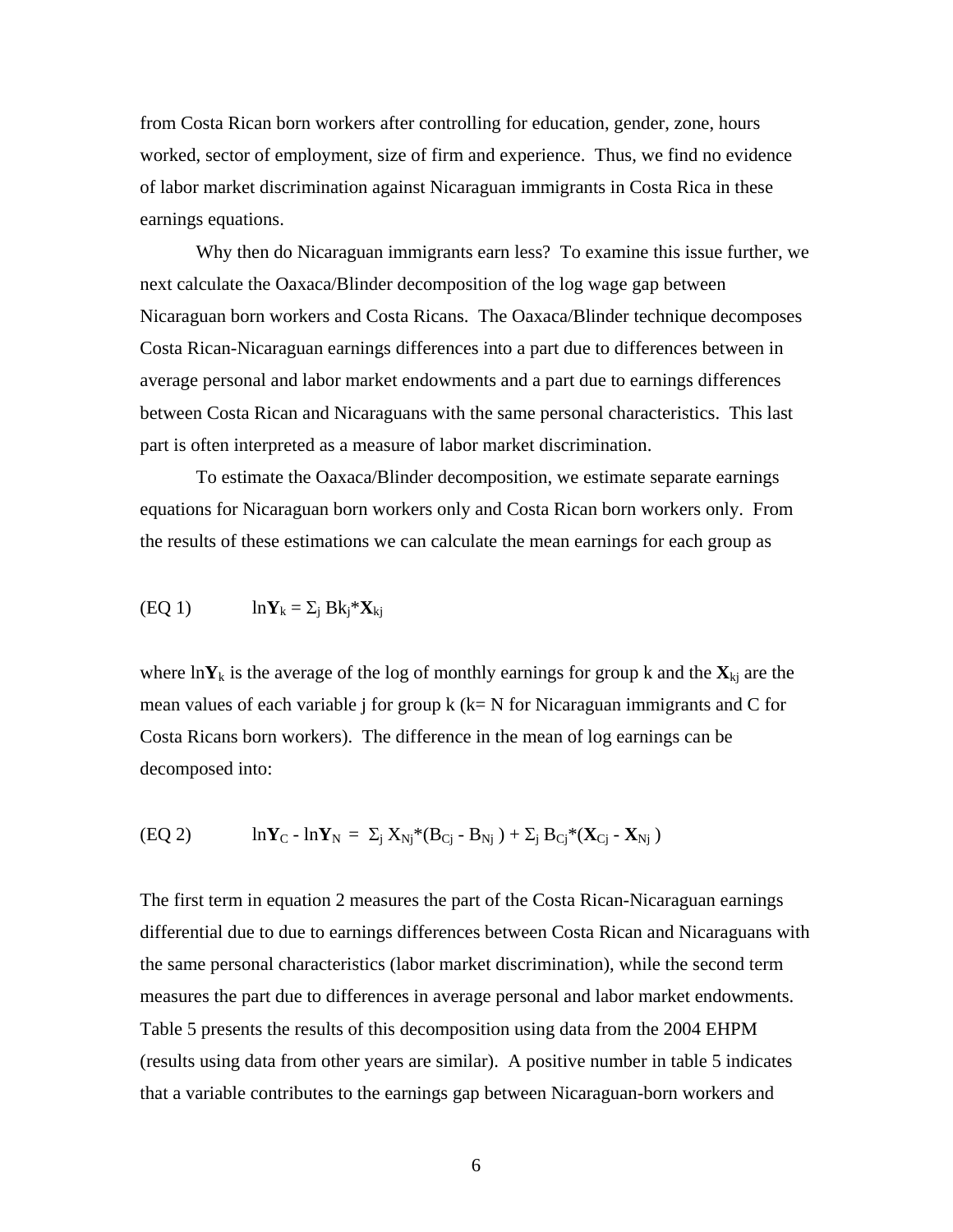Costa Ricans, a negative number indicates that a specific variable, by itself, would cause Nicaraguan earnings to be higher than the earnings of Costa Ricans.<sup>8</sup>

We can see from table 5 that Nicaraguan-born workers are paid slightly more than Costa Rica-born workers with the same characteristics (the total "labor market discrimination effect" is a negative 0.03--although this difference is not statistically significant). That is, we find no evidence of labor market discrimination against Nicaraguan born workers in Costa Rica. The earnings difference between Nicaraguan born and Costa Rican born workers is due to the different personal and labor market endowments of Nicaraguan-born workers compared to Costa Rican born workers. This "endowment" effect is caused almost entirely by the lower education levels of Nicaraguan immigrants compared to Costa Rican born workers.

Although we do not find evidence of labor market discrimination against Nicaraguan immigrants, the Oaxaca/Blinder decompositions indicate that returns to education are higher for natives than for immigrants (in table A1 we see that the coefficient in the earnings equation on education is .08 for Costa Ricans and .05 for Nicaraguans). <sup>[9](#page-8-1)</sup> The lower earnings equation coefficient on education for Nicaraguans is counteracted by a higher earnings equation intercept so that the total labor market discrimination effect is negative. Differences in the intercepts of the earnings equations measure differences in the earnings between Costa Ricans and Nicaraguans not captured by differences in the measured variables used in the earnings equations. One such unmeasured variable may be the motivation/ambition of the worker. In a classic article, Chiswick (1978) concludes that migrants are a self-selected group of more able and highly motivated individuals, and that therefore migrants may earn more than natives with the same observable human capital and employment characteristics. Chiswick (1978) argues that this self-selection of immigrants can result in both a lower coefficient

<span id="page-8-0"></span> $8\text{ The earnings equations used to construct the Oaxaca/Blinder decomposition are presented in appendix}$ table A1.

<span id="page-8-1"></span><sup>&</sup>lt;sup>9</sup> The earnings equation coefficients on gender, zone (urban) and firm size (large) are also higher for Costa Rican born workers than for Nicaraguan immigrants. These differences have a much smaller impact on the Nicaraguan-Costa Rican earnings gap than do differences related to education.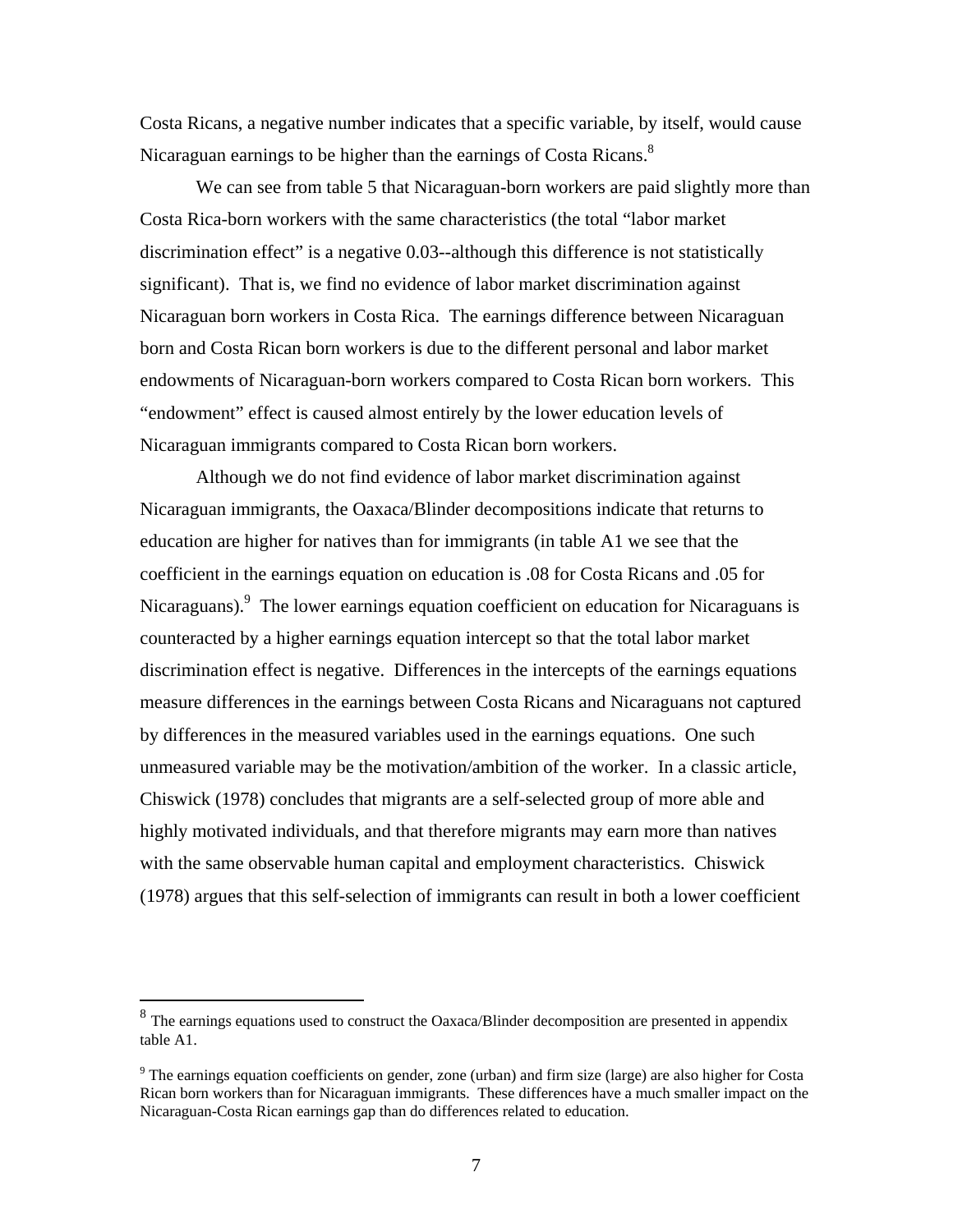on education and the larger earnings equation intercept for migrants, which is what we find in Costa Rica.<sup>10</sup>

Another variable not included in the earnings regressions that is often used in these types of analysis is the time since migration. Unfortunately, this information is not available in the EHPM data. Chiswick (1978), for example, finds that immigrant's earnings in the United States increase with the time since migration, and that fully assimilated immigrants earn more than similarly qualified natives. It is possible that had we been able to include this variable, we may have also found that fully assimilated Nicaraguan immigrants in Costa Rica earn more than similarly qualified natives. The omission of this variable from the regressions could also help explain why we find that the intercept of the earnings equations for Nicaraguan migrants is higher than the intercept in the earnings equations for Costa Rican born workers.<sup>11</sup>

We have noted that Nicaraguan immigrants are concentrated in low paying, low status occupations of construction, domestic service and agriculture. Table 6 illustrates this industrial segregation in 2000: Nicaragua born men are disproportionately in construction and agriculture, while Nicaraguan born women are disproportionately in domestic service.<sup>12</sup> Some have argued that this occupational segregation is an important cause of low Nicaraguan earnings (for example, Marquette, 2006). The results presented in table 5 show that, once we control for the impact of education and other human capital characteristics, differences in the distribution of Nicaraguan immigrants and Costa Ricans between industry sectors are not an important cause of the Nicaraguan-Costa Rican earnings differential. That is, low education levels are the key to lower Nicaraguan earnings, and it is because they are less educated that Nicaraguans find employment in

 $\overline{a}$ 

<span id="page-9-0"></span><sup>&</sup>lt;sup>10</sup> "Immigrants tend to be high-ability, highly motivated persons. This is also true of persons with higher levels of schooling. Suppose that among those with little schooling only the most able and most highly motivated migrate, while among those with high levels of schooling the immigrants are drawn more widely from the ability distribution. Then, a regression which did not include ability or motivation variables would show an upward-biased intercept and a downward-biased slope coefficient of schooling" (Chiswick, 1978, p.912). Another reason for the lower coefficient on education for Nicaraguan immigrants may be differences in the quality of education received by Nicaraguan immigrants and Costa Ricans. It may also be that more-educated Nicaraguans find work in industries or occupations that do not fully utilize their educational qualifications. We discuss this possibility next.<br><sup>11</sup> We thank an anonymous referee for suggesting this possibility.<br><sup>12</sup> The results for 2000 are illustrative, these proportions are similar when we look at th

<span id="page-9-1"></span>

<span id="page-9-2"></span><sup>2004.</sup>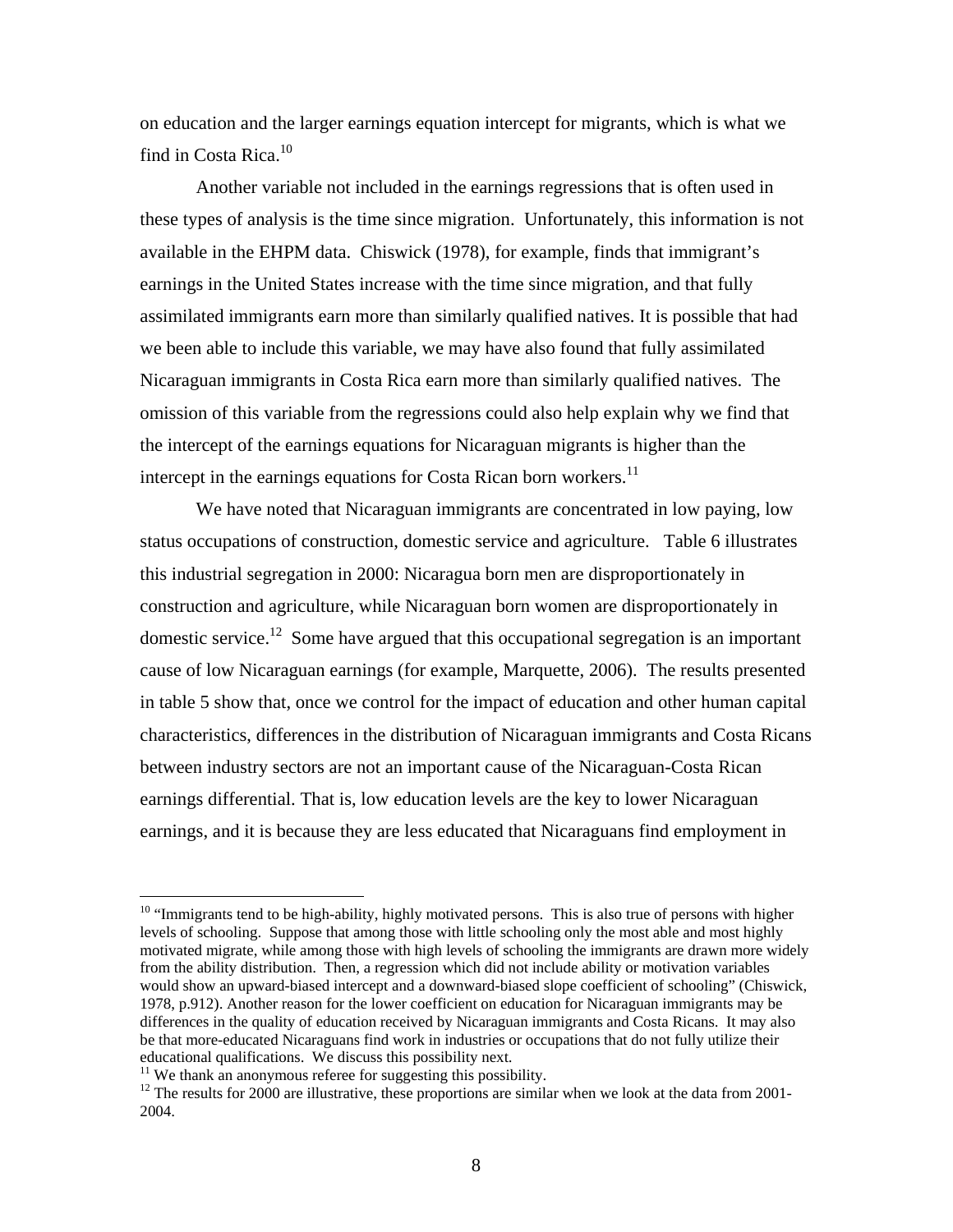those sectors (agriculture, construction and domestic service) that employ less-educated workers and pay low earnings.

#### **(b) Nicaraguan immigrants and industry wage premiums**

If the influx of Nicaraguan immigrants into Costa Rica had a significant impact on the market wages of Costa Rican workers with whom they compete, we would expect to find that mean wages in the industry sectors where Nicaraguans are concentrated (agriculture, construction and domestic service) fell during the surge in Nicaraguan migration from 1990 to 2004. To examine this possibility we re-estimated the earnings equations excluding the Nicaraguan immigrant dummy variable and including dummy variables for industry sector (because we do not include the Nicaraguan dummy variable in this regression, we can estimate the earnings equations for the entire 1990-2004 period). Changes in the coefficients on the industry dummy variables in this regression will measure changes in the relative mean wages in each industry sector controlling for changes in other work place and personal characteristics (such as education). Figure 1 presents the coefficients on these industry sector dummy variables for 1990 to 2004, with the coefficients for agriculture, construction and domestic service in bold lines. In figure 1, the omitted industry dummy is for commerce, so what is reported are log earnings of each industry relative to log earnings in commerce.

Between 1990 and 2004, the adjusted real mean earnings in the industries where Nicaraguan immigrants are concentrated (domestic service, construction and agriculture) increased faster than in any other industry sector. At the same time, in most sectors with few Nicaraguan immigrants (finance, utilities, transportation and communications, finance and other services), the adjusted mean earnings stayed constant or fell throughout the 1990s and  $2000s$ <sup>13</sup>. Thus, we find no evidence that the influx of Nicaraguans had an impact on the earnings premiums paid to workers in different industry sectors in Costa Rica (after controlling for changes in other characteristics of workers such as education). That is, our evidence is not consistent with a story where the influx of Nicaraguans immigrants into a small number of industry sectors is driving down the earnings of Costa Rican born workers in those industries. Rather, our evidence is consistent with a story

<span id="page-10-0"></span><sup>&</sup>lt;sup>13</sup> The approximate increases in adjusted real earnings were (from greatest to least): domestic service (30% increase), construction (8% increase), agriculture (7% increase), manufacturing (7% increase) , other personal services (0%), while adjusted real earnings decreased in finance, transportation, and utilities.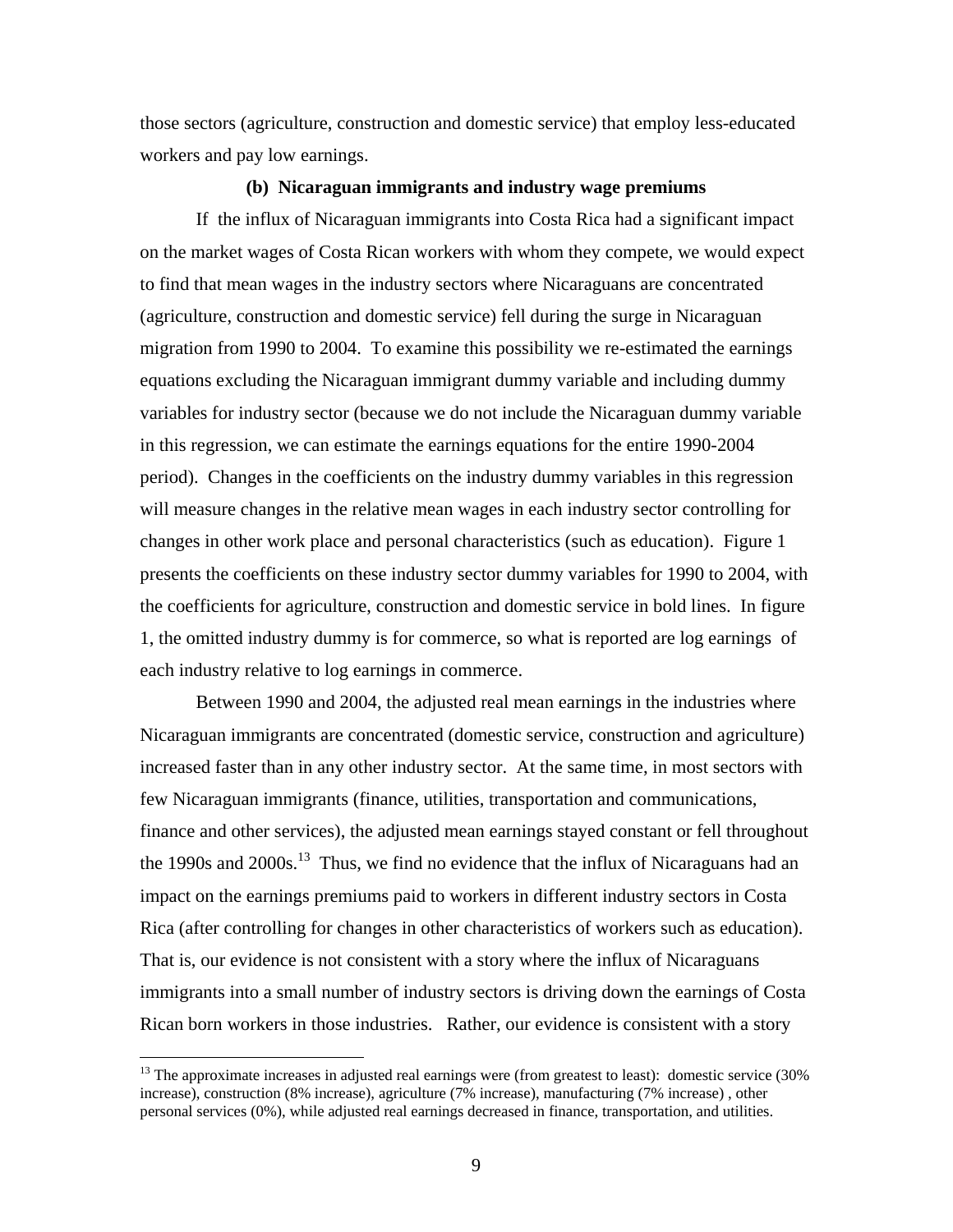where Nicaraguan immigrants are attracted to those industry sectors where wages are increasing (even though wages in those sectors are low relative to other industries). Wages in those industry sectors may be increasing because there is an increase in demand for labor (such as the tourism-driven construction boom) or because Costa Rican born workers have left those industries to work in other booming industry sectors that pay better for high-quality workers. As an example of the latter phenomenon, low-skilled Costa Rican born women, who in the 1980s would have been domestic servants, may have found better paid work in the new export industries (for example: apparel, electronics or tourism), leading to both an increase in the wages paid to domestic servants and to an increase in demand for Nicaraguan immigrant women in the domestic servant sector.

#### **(c) The impact of immigration by skill group**

In the previous sub-section we attempted to identify the impact of immigration on wages by comparing differences in wages across industries with different rates of immigrant concentration in those industries. This is similar to attempts in the United States to identify the impact of immigration by exploiting differences in wages across cities and regions that experienced different rates of immigration. Borjas (2003) has criticized these techniques because they do not take into account economic pressure to equalize labor market conditions across regions and/or industries. Also, the positive correlation between immigrant share and rising wages may exist because immigrants are attracted to industries where demand for workers and wages are increasing. In this latter case, the direction of causality is not that immigration drives up wages, but that high wages attract immigrants. Borjas (2003) suggests that more appropriate tests of the impact of immigration on wages would use the entire economy as the unit of analysis (rather than one region or industry) and compare changes in wages and immigrant shares within skill groups.

Following Borjas (2003) we divide the data into education and experience (skill) cells for each year in which we can identify Nicaraguan immigrants in the data (1997, 2000, 2001, 2003, 2003 and 2004). These cells are defined by five distinct education groups (primary incomplete, primary complete, secondary incomplete, secondary complete and university) and 8 distinct experience groups defined in 5-year intervals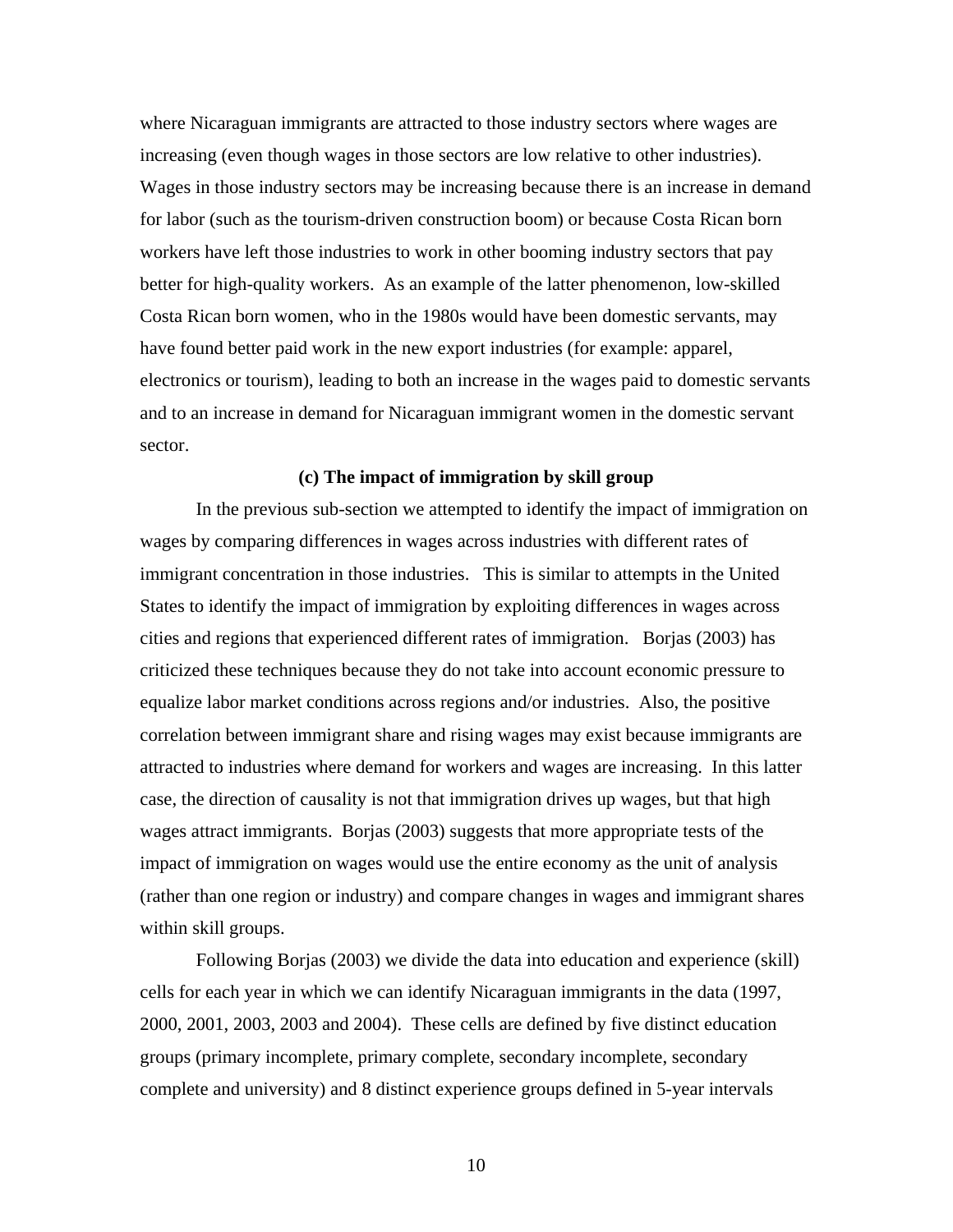(indicating if the worker has 1 to 5 years of experience, 6 to 10 years, and so on until 35- 40 years). Following Borjas (2003), we restrict the analysis to persons between 16-64 years old who have between 1 and 40 years of experience. For each education/experience cell, we calculate the total number of workers, the number of Nicaraguan immigrants in the work force, and the mean monthly real earnings (1999 colones) of native Costa Ricans. We calculate the numbers within each cell separately for men and women (Borjas, 2003, uses data only from men).

Let P<sub>ijt</sub> denote the Nicaraguan-born share of the work force in a particular skill (education/experience) group in time t, calculated as the number of Nicaraguan-born workers in that cell divided by the total number workers in that cell at time t. Let  $Y_{ijt}$ denote the mean value of the natural logarithm of the mean real monthly earnings of native Costa Ricans in the cell defined by education group i, experience group j, and in year t. Using these variables defined for each education/experience/year cell separately for each gender, we estimate the following equation, separately for men and women:

(EQ 3) 
$$
Y_{ijt} = \beta P_{ijt} + s_i + x_j + \pi_t + (s_i * x_j) + (s_i * \pi_t) + (\pi_t * x_j) + e_{ijt}
$$

where  $s_i$  is a vector of dummy variables indicating the group's education,  $x_i$  is a vector of dummy variables indicating the group's experience, and  $\pi_t$  is a vector of dummy variables indicating time period. The linear fixed effects in equation (3) control for differences in labor market outcomes across schooling groups, experience groups, and over time. The interactions  $(s_i * \pi_t)$  and  $(\pi_i * x_i)$  control for the possibility that the impact of education and experience change over time, and the interactions  $(s_i * x_i)$  control for the fact that the experience profile for a particular labor market outcome differs across schooling groups (Borjas, 2003, page 1347). The regression is weighted by the sample size used to calculate  $Y_{\text{ijt}}$ . The reported standard errors are clustered by educationexperience cells to adjust for potential heteroskedasticity and serial correlation.

A negative and significant coefficient  $\beta$  on  $P_{\text{lit}}$  would indicate that Nicaraguan immigrants are seen by employers as substitutes for native Costa Ricans, and that increased immigration results in lower earnings for native Costa Ricans. A positive and significant coefficient  $\beta$  on  $P_{ijt}$  would indicate that Nicaraguan immigrants are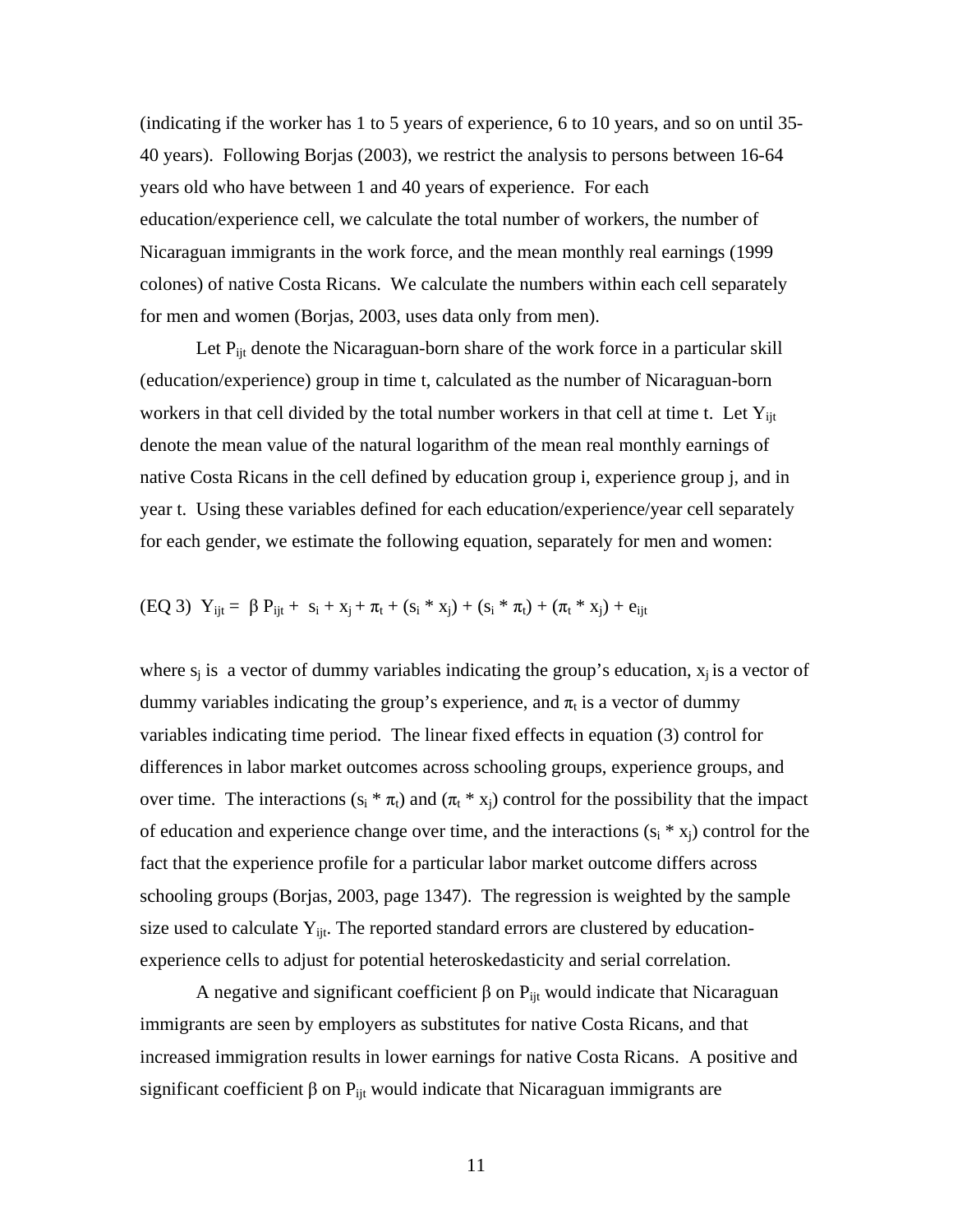complements to native Costa Ricans, and that increased immigration results in higher earnings for native Costa Ricans.

The first two rows of table 7 present the results of the estimation of equation 3, separately for men and women. The coefficients on P<sub>ijt</sub> are not significantly different from zero for either men or women. Therefore, the results of the estimation of equation 3 do not provide evidence that the influx of Nicaraguan immigrants contributed to a statistically significant fall in the earnings of native-born Costa Ricans.<sup>14</sup>

Given that Nicaraguan immigrants are disproportionately low skilled--over 60% have only a primary education or less--the impact on Costa Rican wages might be more noticeable for less-educated workers. To examine this issue, we re-estimate equation (3) for the 5 different education levels.<sup>15</sup> The results of these regressions are also presented in table 7. Once again, there is no evidence from these regressions that competition from Nicaraguan immigrants reduced the wages for men. For men in almost all education groups, the coefficients on  $P_{\text{ijt}}$  are positive (although insignificant). For women, the coefficients on  $P_{\text{lit}}$  are negative for those with less than a complete secondary education and positive for those with a secondary complete and university education, although only two of these coefficients is significantly different from zero at traditional significance levels--the negative coefficient for the lowest education level (primary incomplete) and the positive coefficient for secondary graduates. Thus, these results suggest that lesseducated Nicaraguan female immigrants are substitutes for less-educated Costa Ricanborn women, while more-educated Nicaraguan female immigrants are complements to more-educated Costa Rican-born women. Given that Nicaraguan immigrant women disproportionately work as domestic servants, one interpretation of these results is that Nicaraguan immigrants compete with less-educated Costa Rican women in the market for domestic servants, driving down the wages of less-educated Costa Rican women. At the

 $\overline{a}$ 

<span id="page-13-0"></span><sup>&</sup>lt;sup>14</sup> The results are similar when we use alternative measures of  $P_{ijt}$ : the proportion of Nicaraguan immigrants in the labor force or the proportion of all immigrants (not only Nicaraguans). The results are also similar if we use the earnings of paid employees only or hourly earnings as the dependent variable. As a further specification test, we re-estimated equation 3, separately for men and women, excluding the interactions with the time fixed effects. These results are also similar to those reported in the body of the paper: after excluding the time interactions the coefficient on of  $P_{ijt}$  for men is negative and insignificant, while the coefficient on of  $P_{ijt}$  for women is positive and insignificant.

<span id="page-13-1"></span> $15$  Note that in these regressions we cannot include the schooling dummies nor the experience-schooling interactions.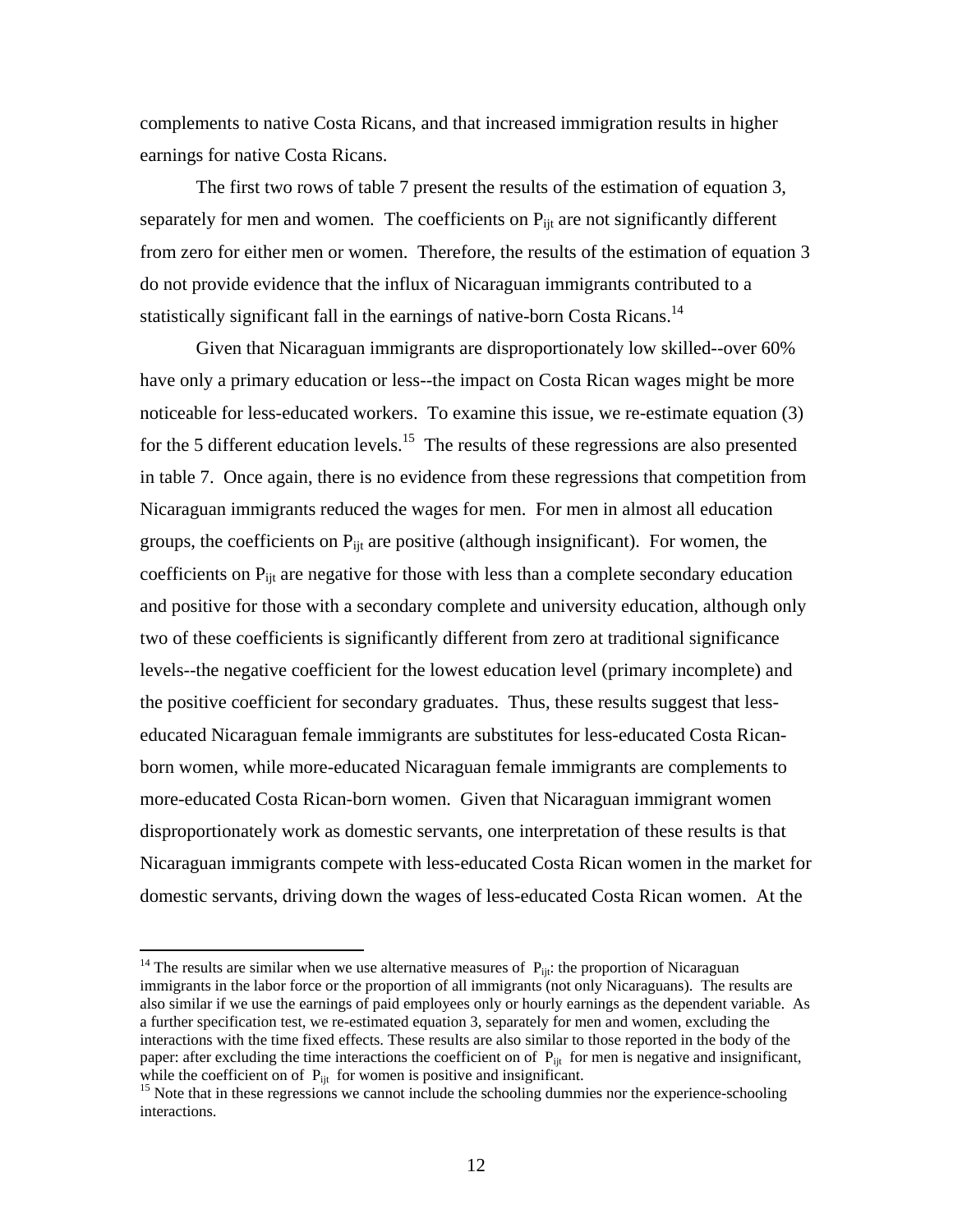same time, the increased supply of Nicaraguan women willing to work as domestic servants complements more-skilled Costa Rican women, aiding them in obtaining employment at higher wages.<sup>16</sup>

### **4. NICARAGUAN IMMIGRANTS AND EARNINGS INEQUALITY IN COSTA RICA**

 From the 1950s until the early 1990s, income and earnings inequality in Costa Rica fell steadily (Gindling and Trejos, 2005). Then, beginning in the early 1990s, inequality in Costa Rica began to increase. For example, from 1992 to 2002 the Gini coefficient, a standard measure of inequality, increased from 0.40 to 0.45 (after falling by about the same amount between 1980 and 1992—Gindling and Trejos, 2005). The increase in earnings inequality coincided with the surge in immigration from Nicaragua that began in the early 1990s, and it is therefore reasonable to suspect that the two phenomena are related. In this section, we examine the evidence on the question of whether Nicaraguan migration into Costa Rica caused the increase in inequality.

# **(a) Can the presence of Nicaraguans in the household surveys explain the measured increase in inequality in Costa Rica?**

It is possible that the influx of Nicaraguans, who on average earn wages lower than Costa Rican natives, may have increased the number of low-wage workers in the Costa Rican labor market and directly caused the increase in inequality in Costa Rica. If the presence of Nicaraguan immigrants in the data is causing the increase in inequality, then we should see our measures of inequality decrease when we exclude Nicaraguan immigrants from the sample. Table 8 presents two measures of earnings inequality for each year from 2000-2004, both including and excluding those born in Nicaragua. Contrary to expectations, excluding Nicaraguans from the data does generally lead to a decrease in measures of inequality. Rather, excluding Nicaraguans from the data leads to an increase in our measures of inequality (the Gini coefficient and the log variance of

 $\overline{a}$ 

<span id="page-14-0"></span><sup>&</sup>lt;sup>16</sup> Borjas (2003 and 2008) finds robust negative effects on the wages of immigrants in the United States comparing data from the 10-year U.S. censuses for 1960 to 2000. Our data only allow us to compare the earnings of Nicaraguan migrants and Costa Rican born workers over a seven year period. This is a limitation of our analysis because it may be that this time series is too short, and migration flows too small, to identify a significant negative wage effect of Nicaraguan immigration on Costa Rican workers.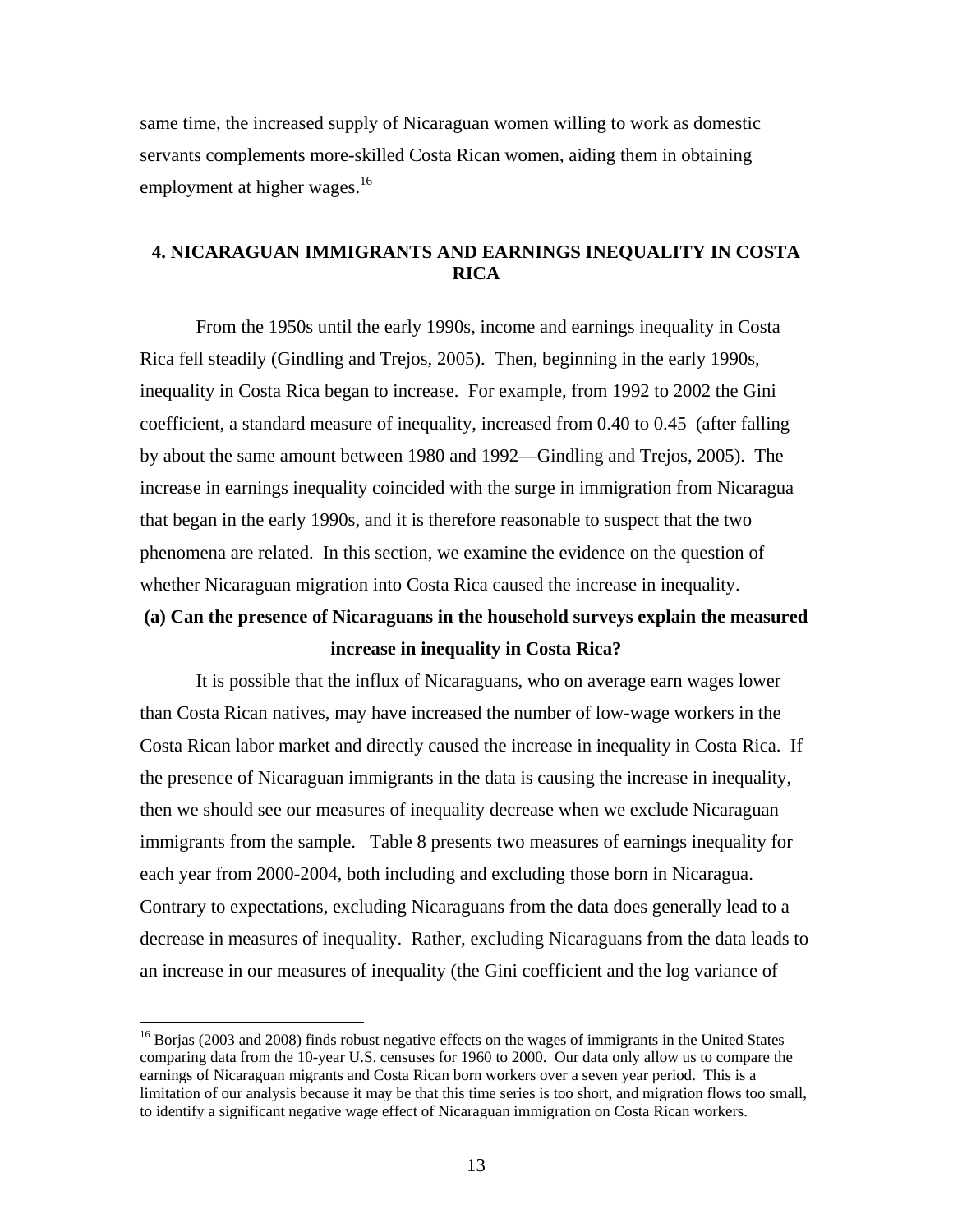earnings), indicating that, if anything, the presence of Nicaraguans in the data reduces earnings inequality. Any impact is small; for most years the Gini coefficient is identical to two digits whether we include or exclude Nicaraguans in the calculations.

To further estimate the impact of Nicaraguans on earnings inequality we estimated the decompositions of earnings inequality developed by Fields (2003) and used by Gindling and Trejos (2005) to study changes in earnings inequality in Costa Rica. The Fields decomposition technique is based on the estimation of a standard log-linear earnings equation,

$$
(EQ 4) \qquad \qquad \ln Y_{it} = \Sigma_i B_{tj}^* X_{itj} + E_{it} = \Sigma_j B_{tj}^* Z_{itj}
$$

where  $\ln Y_{it}$  is the log of monthly earnings for individual i in year t, the  $X_{itj}$  are variables j associated with person i in year t that might affect earnings. The residual,  $E_{it}$  is the part of the variation in earnings among workers that cannot be explained by variation in the other variables included in the earnings equation.  $Z_{itj}$  is a vector that includes both  $X_{itj}$  + Eit.

Fields (2003) illustrates the derivation of the decomposition using the variance of the log of earnings as the measure of dispersion. Given the log-linear earnings function (EQ 4), the variance of the logarithm of earnings can be written as

$$
(EQ 5) Var(lnY_{it}) = Cov(lnY_{it}, lnY_{it}) = Cov(\Sigma_j B_{tj} * Z_{itj}, lnY_{it}) = \Sigma_j Cov(B_{tj} * Z_{itj}, lnY_{it})
$$

Dividing equation (5) by the variance of the logarithm of earnings,

$$
(EQ 6) 1 = \underline{\Sigma_i Cov(B_{tj} * Z_{itj,l} n Y_{it})} = \Sigma_j S_{t,j}
$$

$$
Var(ln Y_{it})
$$

The  $S_{t,i}$  measure the proportion of the variance in the logarithm of earnings explained by each variable j in year t. Shorrocks (1982) showed that if one can describe income (or the logarithm of income) as the sum of different components, then the  $S_{t,i}$  measure the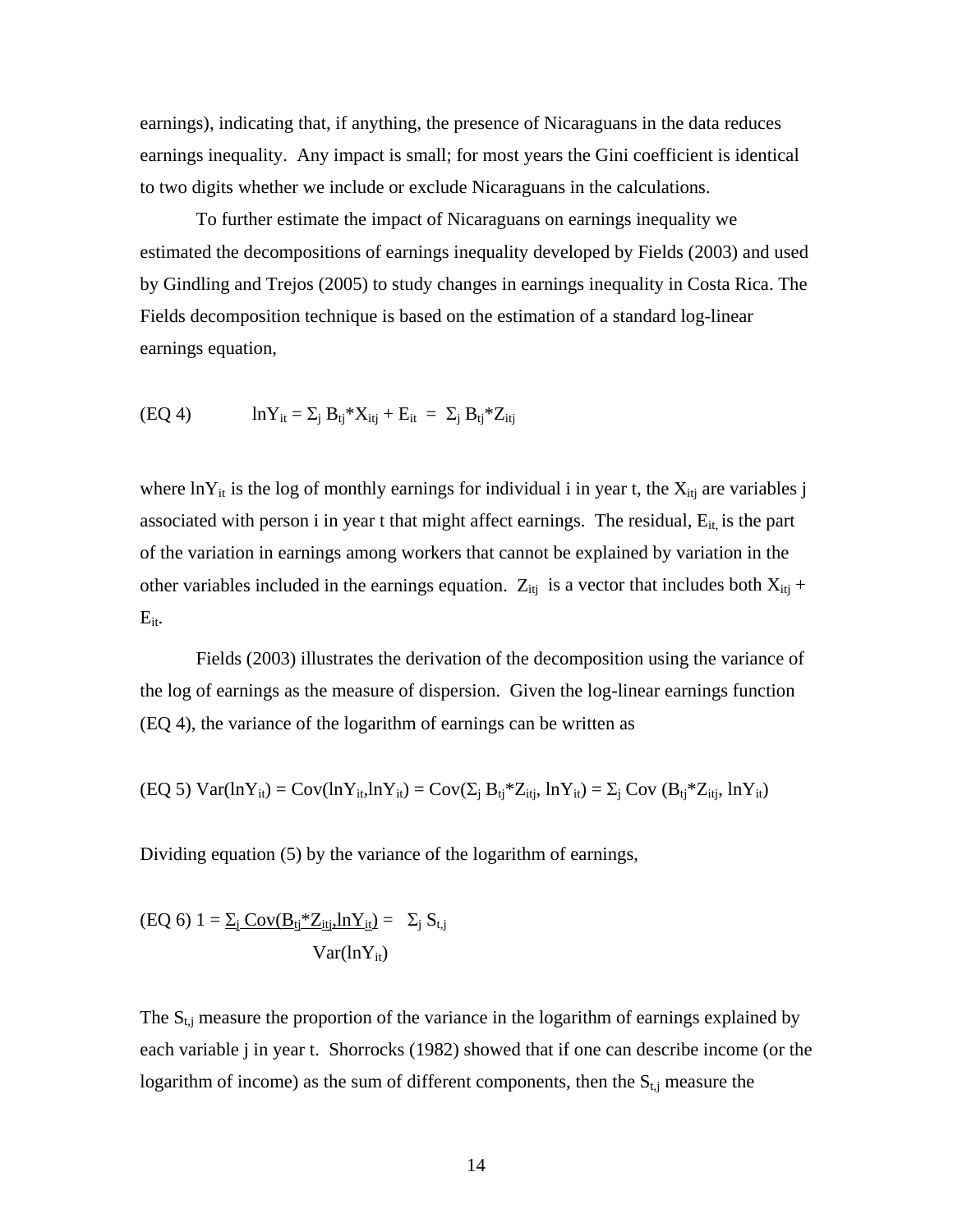contribution of each variable j to inequality for a large number of inequality measures (not only for the variance), including the Gini coefficient.

Using the results of the earnings equations presented in the first and third columns of Table 4, we calculate the Fields' decomposition. Table 9 presents the  $S_{t,i}$ , the proportion of the variance in the logarithm of earnings explained by each variable j in year t. From table 9, we see that the presence of Nicaraguans in the data, after we control for the effects of other demographic and work place characteristics, has no impact on earnings inequality (the Nicaraguan immigrant variable accounts for 0% of earnings inequality in each year). The most important determinants of earnings inequality in Costa Rica relate to education, which explains 21%-24% of earnings inequality, and the number of hours worked (13%-19%). The increase in inequality from 2000 to 2004 was driven by the increasing contributions of education and hours worked to overall inequality (it is only for those two variables that the contribution to inequality increased by more than 0.01).

# **(b) Can the presence of Nicaraguan immigrants explain the increase in the dispersion of hours worked?**

Consistent with the results presented in table 9, Gindling and Trejos (2005) conclude that the increase in inequality in Costa Rica in the 1990s was due to three factors: (1) an increase in the proportion of workers in non-standard work arrangements (part-time and over-time), causing increased inequality in the number of hours worked among workers; (2) an increase in the dispersion of educational attainment; and (3) a fall in the relative earnings of less-educated workers compared to more-educated workers, causing an increase in returns to education. While the presence of Nicaraguans in the Costa Rican labor market may not have directly caused the increase in inequality, the increase in the supply of low-skilled and less-educated immigrants may have indirectly contributed to earnings inequality by contributing to these three primary causes of the increase in inequality. In the next three sub-sections, we examine each of these issues in turn.

Table 10 presents several measures of the dispersion of hours worked among workers, including and excluding Nicaraguan immigrants. We find no evidence that the presence of Nicaraguan immigrants contributed to an increase in the dispersion of hours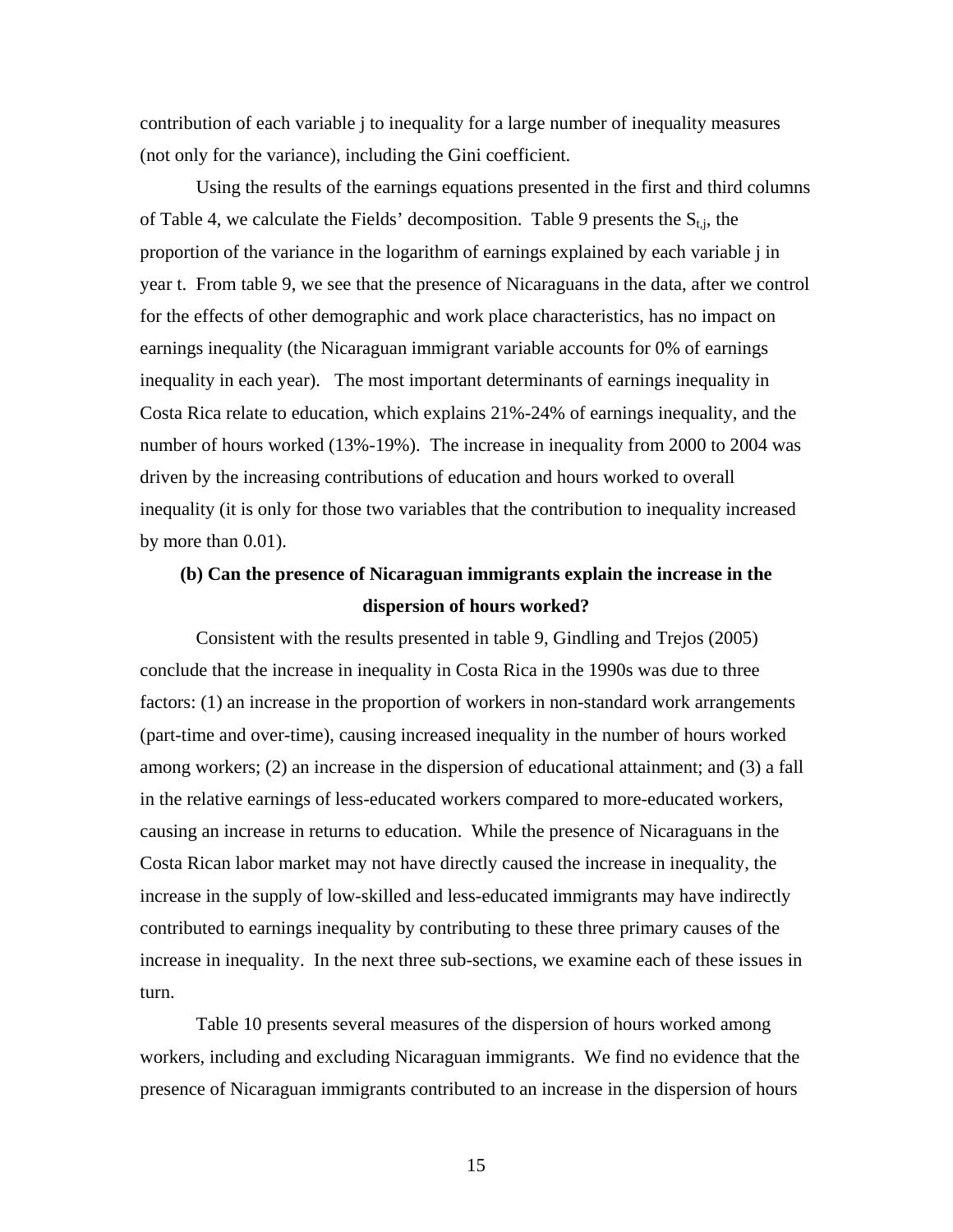worked among workers in Costa Rica. The variance of the log of hours worked is identical whether we include Nicaraguan immigrants or not. Nor is there evidence that the presence of Nicaraguans increased the proportion of workers who work more or less than a standard (full-time) work week. The proportion of workers who work part-time or over-time is sometimes slightly more, sometimes slightly less, when we exclude Nicaraguan immigrants from the sample (depending on the year we examine).

# **(c) Can Nicaraguan immigration explain the increase in inequality in the distribution of education among workers in Costa Rica?**

 The increase in earnings inequality in Costa Rica from 1992-2004 was caused, in part, by an increase in the inequality of education levels among workers in Costa Rica. Gindling and Trejos (2005) found that the increase in the inequality of education levels was caused by a decrease in the proportion or workers who were secondary school graduates, and an increase in the proportion of secondary school drop outs. Table 11 presents the distribution of workers by education level for all Costa Rican workers and for Nicaraguan immigrants. It is clear that Nicaraguan immigrants are, on average, less educated than Costa Rican-born workers. The proportion of Nicaraguan immigrants with a primary education or less is much higher (about 63%) than for Costa Rican-born workers (at most 48%). The proportion of Nicaraguan immigrants with college education is lower than among Costa Rican-born workers (6% versus 20-22%). Finally, the proportion of Nicaraguan immigrants with a completed secondary education is lower, and the proportion of Nicaraguan immigrants who are secondary school drop outs is higher, than for Costa Rican-born workers. This suggests that the influx of Nicaraguan immigrants into Costa Rica in the 1990s and 2000s contributed to the increase in the inequality of education levels among Costa Rican workers, and in this way contributed to the increase in earnings inequality.

# **(d) Can Nicaraguan immigration explain the increase in returns to education in Costa Rica?**

Because Nicaraguan immigrants are less educated, on average, than native Costa Ricans, the acceleration of Nicaraguan immigration could exert more downward pressure on the wages of the less-educated than on the more-educated, and in that way contribute to the increase in returns to education, and through that to the increase in earnings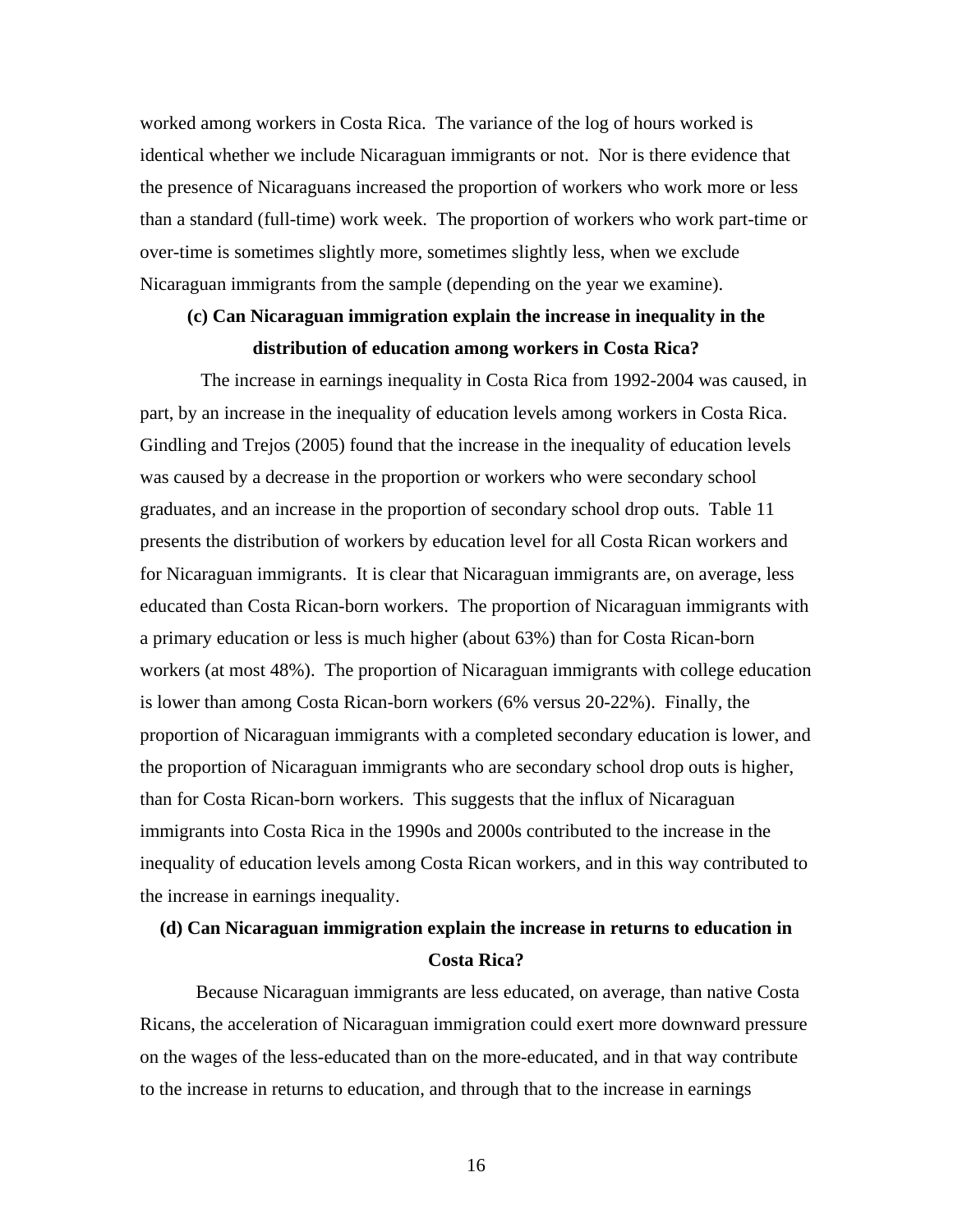inequality in Costa Rica. In section  $3(c)$  we estimated the impact of Nicaraguan immigration on the earnings of Costa Rican workers by education level. These estimates provide evidence that, at least for women, Nicaraguan immigration reduced the wages of the less-educated Costa Rica-born workers and increased the wages of more-educated Costa Rican-born workers. For men, we found no evidence of a negative immigration effect on the earnings of men at any education level. Therefore, there is some evidence that immigration from Nicaragua may have contributed to the higher return to education in Costa Rica, but only for women and not for men. However, since women are less than 35% of the work force, and since returns to education increased more for men than for women during the 1990s, it is likely that some other factor (such as skill-biased technological change) was primarily responsible for the increase in returns to education (Gindling and Trejos, 2005).

#### **5. NICARAGUAN IMMIGRANTS AND POVERTY IN COSTA RICA**

Despite average annual growth rates of GDP of over 3%, poverty rates barely changed in Costa Rica from the mid-1990s to the mid-2000s. Again, given the substantial Nicaraguan immigration during this period, and given that Nicaraguan families have, on average, higher poverty rates than other Costa Rican families (see table 12), one might suspect that stagnating poverty and Nicaraguan immigration are related. In 2004 the poverty rate for Nicaraguan families was 30.6%, compared to 21.7% for Costa Rican families. However, because Nicaraguan families are a small percent of the total poor families (about 10% in 2004), the impact of this difference on aggregate poverty rates is small. To measure the impact of the presence of Nicaraguan families on aggregate poverty rates we calculated the poverty rate including and excluding households with heads born in Nicaragua (table 12). Although poverty rates do fall when we exclude Nicaraguan families, the change in aggregate poverty rates is very small; at most 1/2 of 1 percentage point. Thus, it is unlikely that the influx of Nicaraguans into Costa Rica in the 1990s and 2000s was directly responsible for the stagnation of aggregate poverty rates in Costa Rica during this period.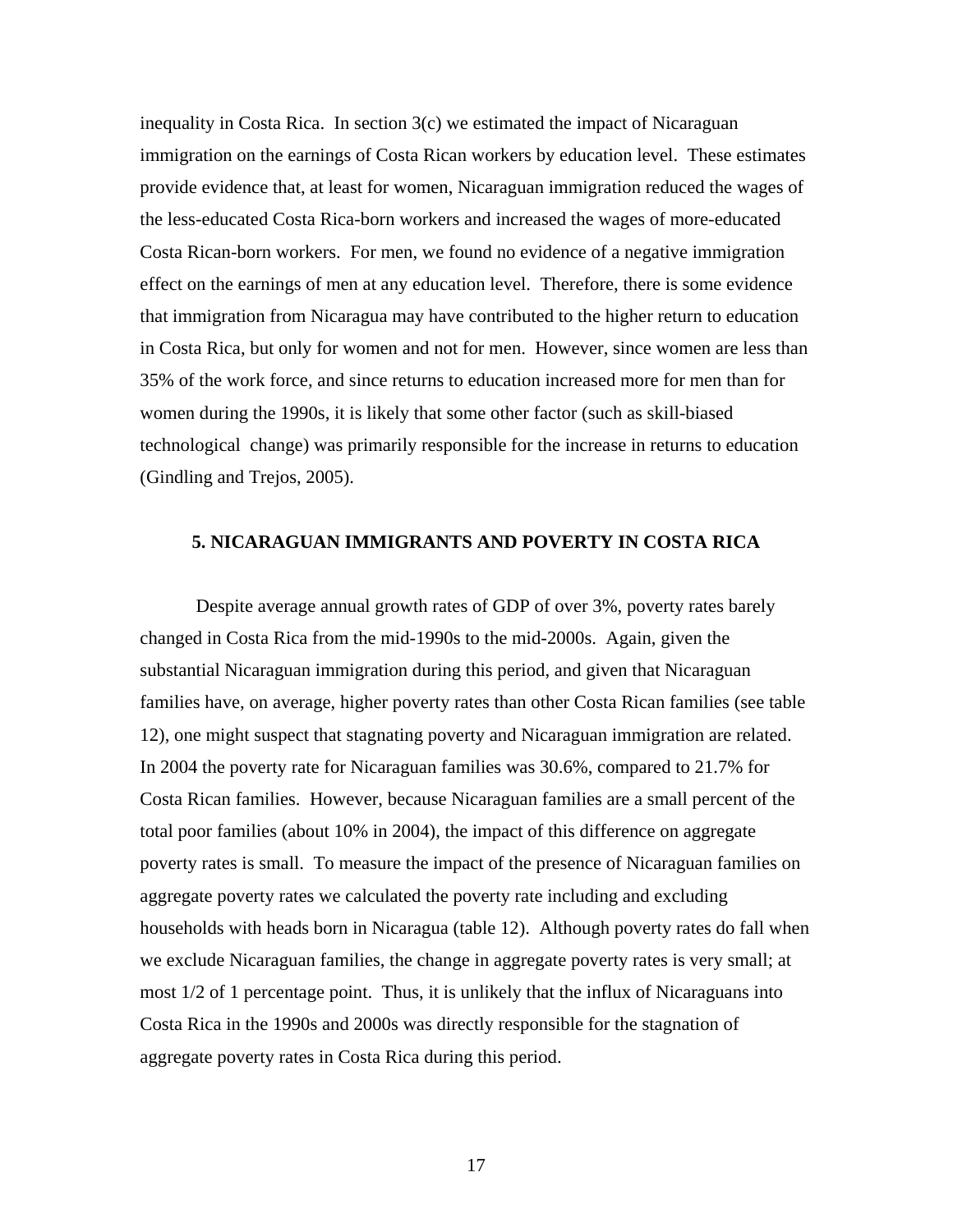#### **6. CONCLUSIONS**

More than half of those who emigrate from developing countries move to other developing countries. Despite the importance of this South-South migration, and despite concern in the destination countries about the impact of migration on earnings, inequality and poverty, there have been few studies of the impact of immigration on labor markets in developing countries. In this paper we examine the impact of immigration from one developing country, Nicaragua, on the labor market of another, Costa Rica.

We find that, after controlling for education and other human capital and work place characteristics, Nicaraguan immigrants earn the same as Costa Rican-born workers. That is, we find no evidence of labor market discrimination against Nicaraguan immigrants in Costa Rica. Where differences exist between Nicaraguan immigrants and others in the labor market (such as lower earnings and a concentration in low-paying industry sectors of the economy), these differences are due mostly to the lower education levels of Nicaraguan immigrants compared to Costa Rican-born workers.

We find no evidence that Nicaraguan immigration had a significant impact on average earnings in Costa Rica. Earnings in those industry sectors with the highest concentration of immigrants (domestic service, construction and agriculture) actually increased faster than earnings in other industries. Further, on average we find no statistically significant relationship between earnings and the share of Nicaraguan immigrants within skill groups.

Coincident with the rapid inflow of Nicaraguan immigrants in the 1990s and 2000s, returns to education (the gap in earnings between more- and less-educated workers) in Costa Rica increased. Given that Nicaraguan immigrants are less educated than Costa Rican workers, we might expect the impact of Nicaraguan immigrants on earnings to differ by education level. When we divide the data by gender and education group, we find that Nicaraguan immigration did not have a significant negative impact on the earnings of Costa Rican born men at any education level. On the other hand, we find that Nicaraguan immigration had a significant negative effect on the earnings of Costa Rican born women at the lowest education level (who had not completed a primary education). At the same time, we find that Nicaraguan immigration had a significant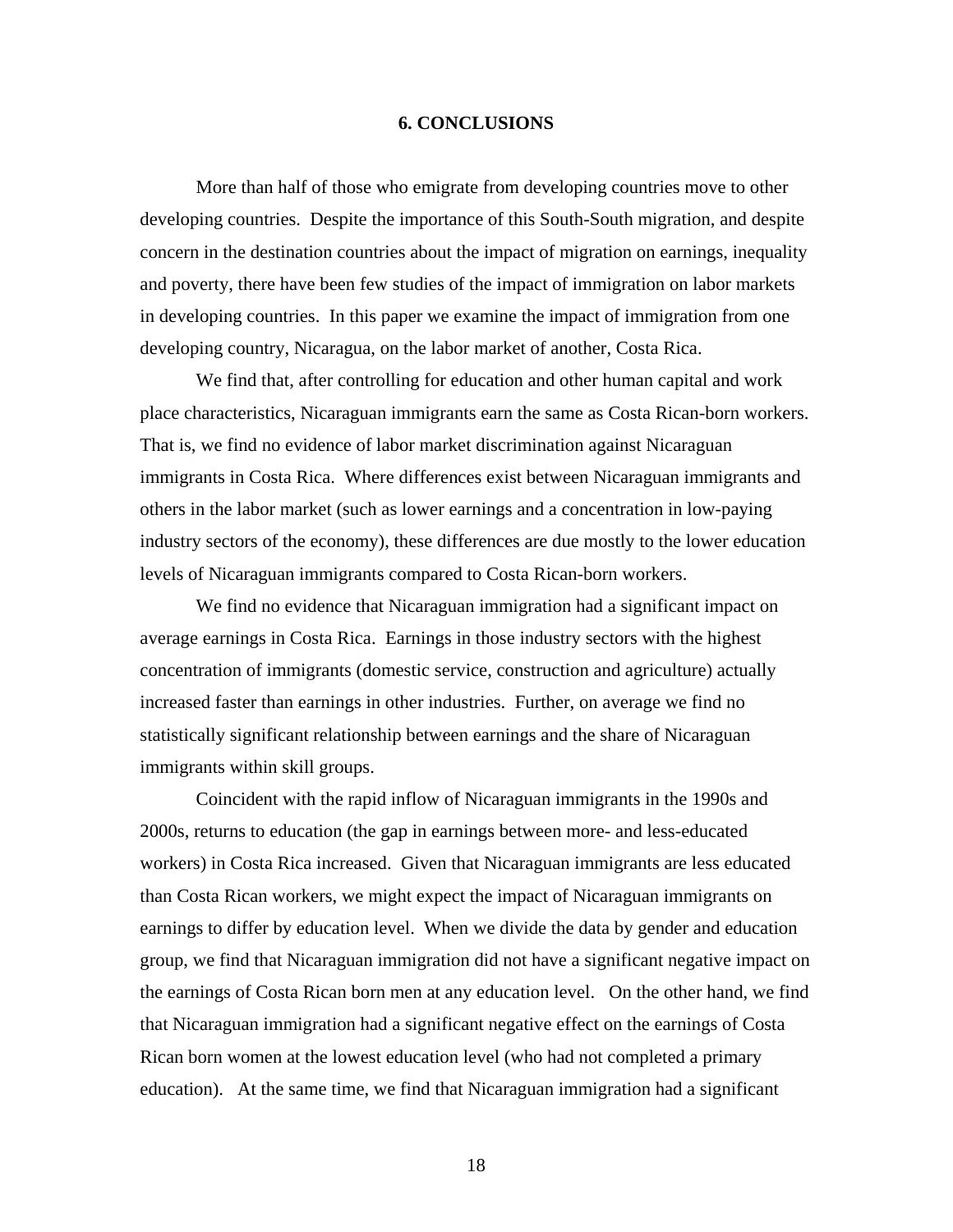positive effect on the wages of female workers with more education in Costa Rica. That is, our evidence suggests that Nicaraguan immigrants are substitutes for less-educated Costa Rican-born women, while Nicaraguan immigrants are complements for moreeducated Costa Rican women. Given that Nicaraguan immigrant women disproportionately work as domestic servants in Costa Rica, one interpretation of these results is that Nicaraguan immigrants compete with less-educated Costa Rican women in the market for domestic servants, having a negative effect on the wages of less-educated Costa Rican women. At the same time, the increased supply of Nicaraguan women willing to work as domestic servants complements more-skilled Costa Rican women, aiding them in obtaining employment at higher wages.

While we have presented evidence that Nicaraguan immigration contributed to the increase in returns to education for women, because women are less than 35% of Costa Rican workers, and because returns to education were increasing faster for men than for women, it is unlikely that Nicaraguan immigration was the primary cause of the increase in returns to education in Costa Rica in the 1990s. Gindling and Trejos (2005) present evidence that the primary cause of the increase in returns to education in Costa Rica was skill-biased technological change driven by increasing investment in imported capital.

In summary, we find little evidence that Nicaraguan immigration had a large impact on earnings, inequality or poverty in Costa Rica. One indication of this is that the standard measures of inequality and poverty are similar whether or not we include Nicaraguan immigrants in the calculations. We find evidence that Nicaraguan immigrants are substitutes for less-educated Costa Rican women, while immigrants are complements to more-educated women. However, we find no evidence that Nicaraguan immigration had a significant impact on the wages of Costa Rican-born men at any education level.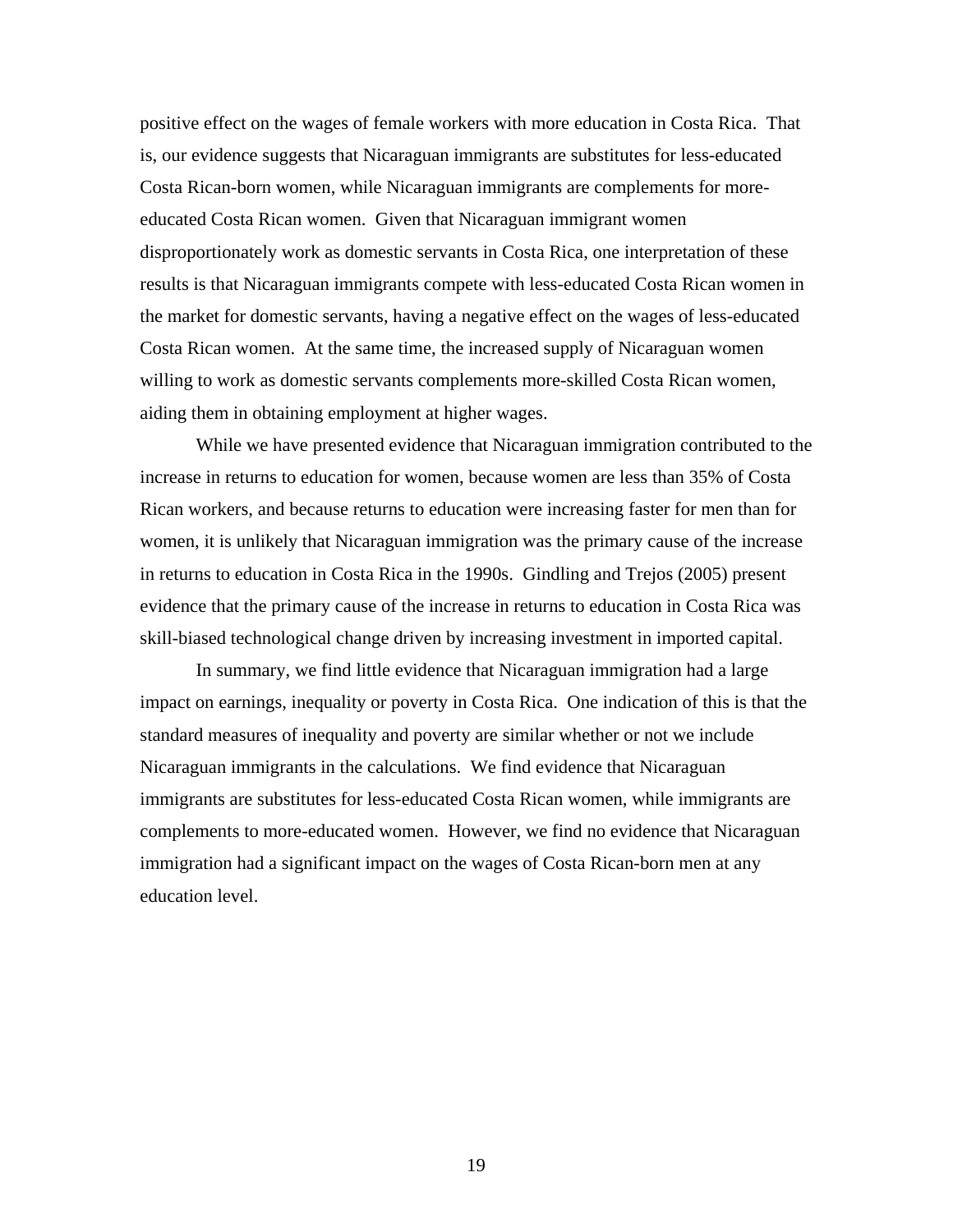#### **REFERENCES**

Aydemir, A. & Borjas, G. (2006). Cross-country Variation in the Impact of International Migration: Canada, Mexico, and the United States. *Journal of the European Economic Association, Vol. 5*(4), 663-708.

Borjas, G. (2003). The Labor Demand Curve Is Downward Sloping: Reexamining the Impact of Immigration on the Labor Market. *The Quarterly Journal of Economics, Vol. 118*(4), 1335-1374.

Borjas, G. (2008). Labor Outflows and Labor Inflows in Puerto Rico. *Journal of Human Capital*, forthcoming.

Card, D. (2005). Is the New Immigration Really So Bad? *Economic Journal, Vol. 115*(S07), F300-F323.

Chinchilla M., L. (2004). Migración y políticas estatales: hacia una política integral pero selectiva. *La Nación*, Sunday, February 8, 2004, page 15 (*Opiniones*).

Chiswick, B.R. (1978), The Effect of Americanization on the Earnings of Foreign-born Men. *The Journal of Political Economy, Vol. 86*(5), 897-921.

DeParle, J. (2007), "A Trek to Poor Nations, From Poorer Ones," *New York Times*, Thursday, December 27, p. 1.

Fields, G. (2003). Accounting for Income Inequality and its Change: A New Method with Applications to the Distribution of Earnings in the United States. In S. Polacheck (Ed.), *Research in Labor Economics, Volume 22: Worker Well-being and Public Policy* (pp. 1- 38), London:Elsevier Publishing.

Gindling, T. H. & Trejos, J. D. (2005). Accounting for Changing Earnings Inequality in Costa Rica, 1980-99. *The Journal of Development Studies, Vol. 41*(5), 898-926.

Hanson, G. (2007). Emigration, Labor Supply, and Earnings in Mexico. In Borjas, G. (Ed.), *Mexican Immigration*. Chicago: University of Chicago Press and the NBER, forthcoming.

Hatton, T. J. & Williamson, J. (2005). What Fundamentals Drive World Migration? In Borjas, G. & Crisp, J. (Eds.), *Poverty, International Migration and Asylum* (pp. 15-38). Hampshire, U.K.: Palgrave-MacMillan for Wider.

Ottaviano, G. & Peri, G. (2005). Rethinking the Gains from Immigration: Theory and Evidence from the U. S. NBER Working Paper 11672, September.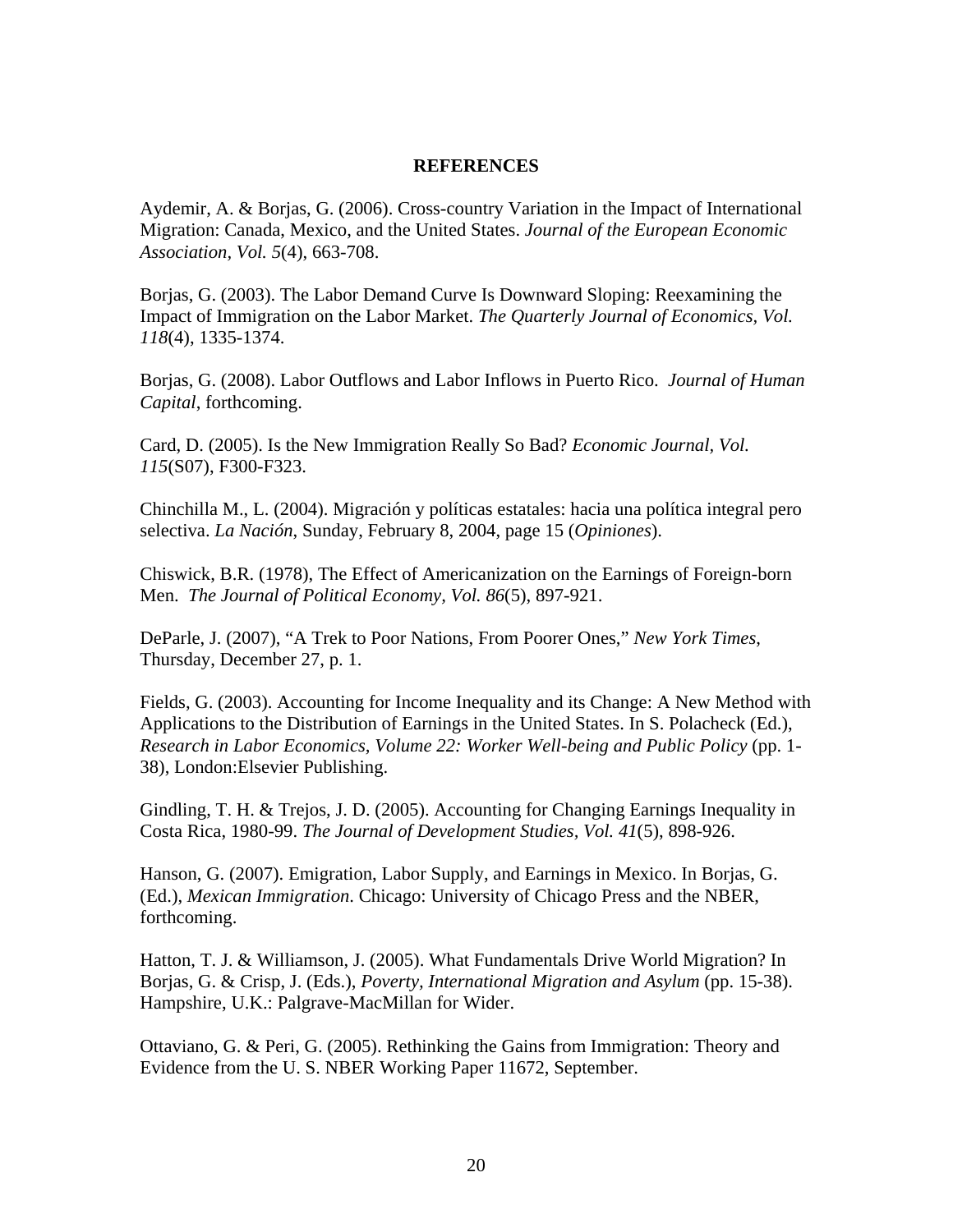Marquette, C. (2006). Nicaraguan Migrants in Costa Rica. *Población y Salud en Mesoamérica (Revista Electrónica), Vol. 4*(1), 1-30.

Portes, A. & Rumbaut, R. (2001) *Legacies: The Story of the Immigrant Second Generation*, Berkley: University of California Press.

Ratha, D. & Shaw, W. (2007). *South-South Migration and Remittances.* Washington: The World Bank Development Prospects Group.

Rosero-Bixby, G. (2005). Retos de la Imigración Nicaraguense a Costa Rica. Actualidad Económica, Vol. XVII, 75-80.

Shorrocks, A. (1982). Inequality Decomposition by Factor Components. *Econometrica, Vol. 50*(1), 193-211.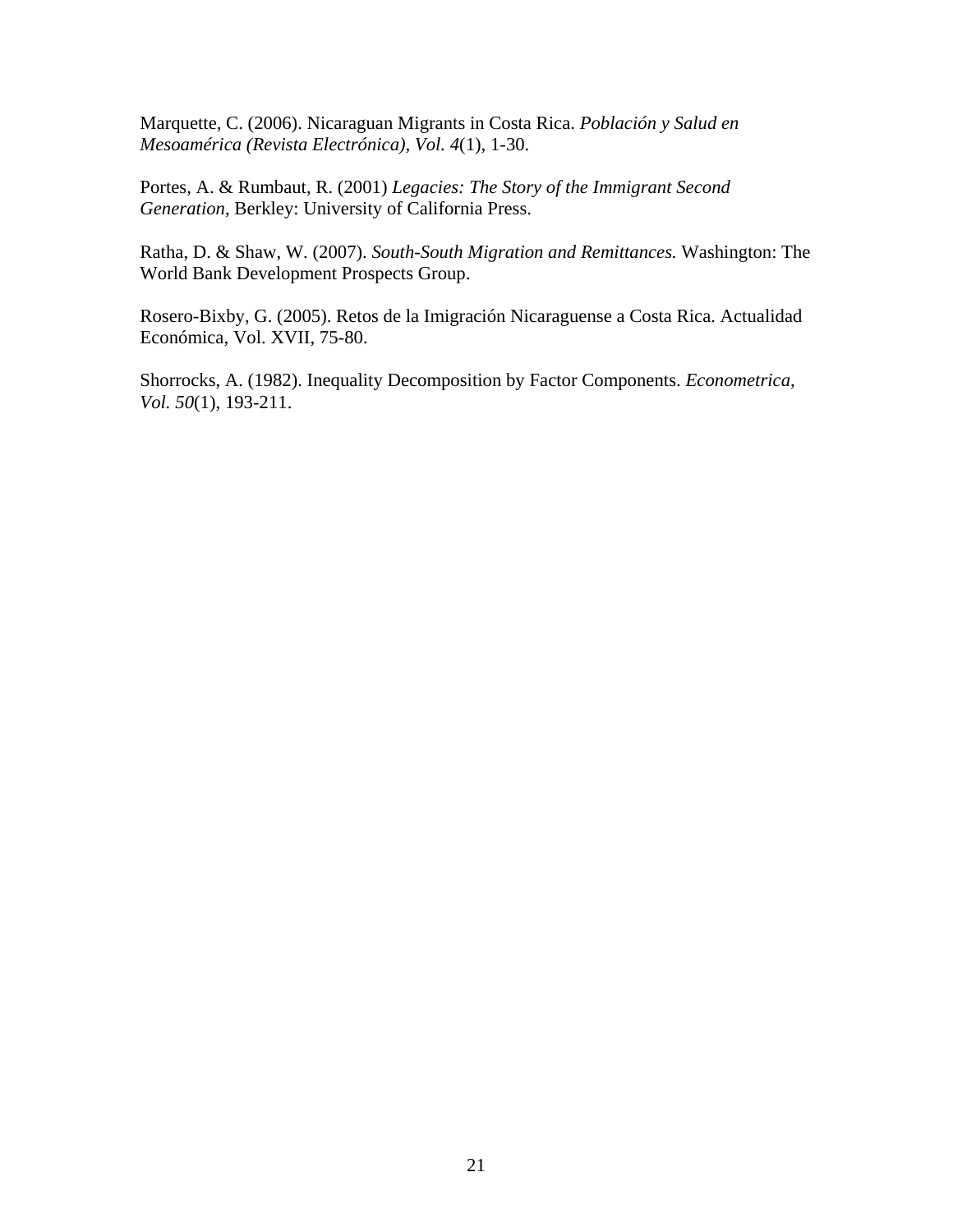#### **Table 1: Number and Proportion of Nicaraguan Born Workers in Costa Rica, 2000- 2004**

| Year                                | 2000  | 2001   | 2002   | 2003   | 2004   |
|-------------------------------------|-------|--------|--------|--------|--------|
| Number of Workers Born in Nicaragua | 97617 | 103658 | 108035 | 122076 | 128215 |
| Proportion of All Workers           | 6.71  | 6.68   | 6.81   | 7.44   | 7.75   |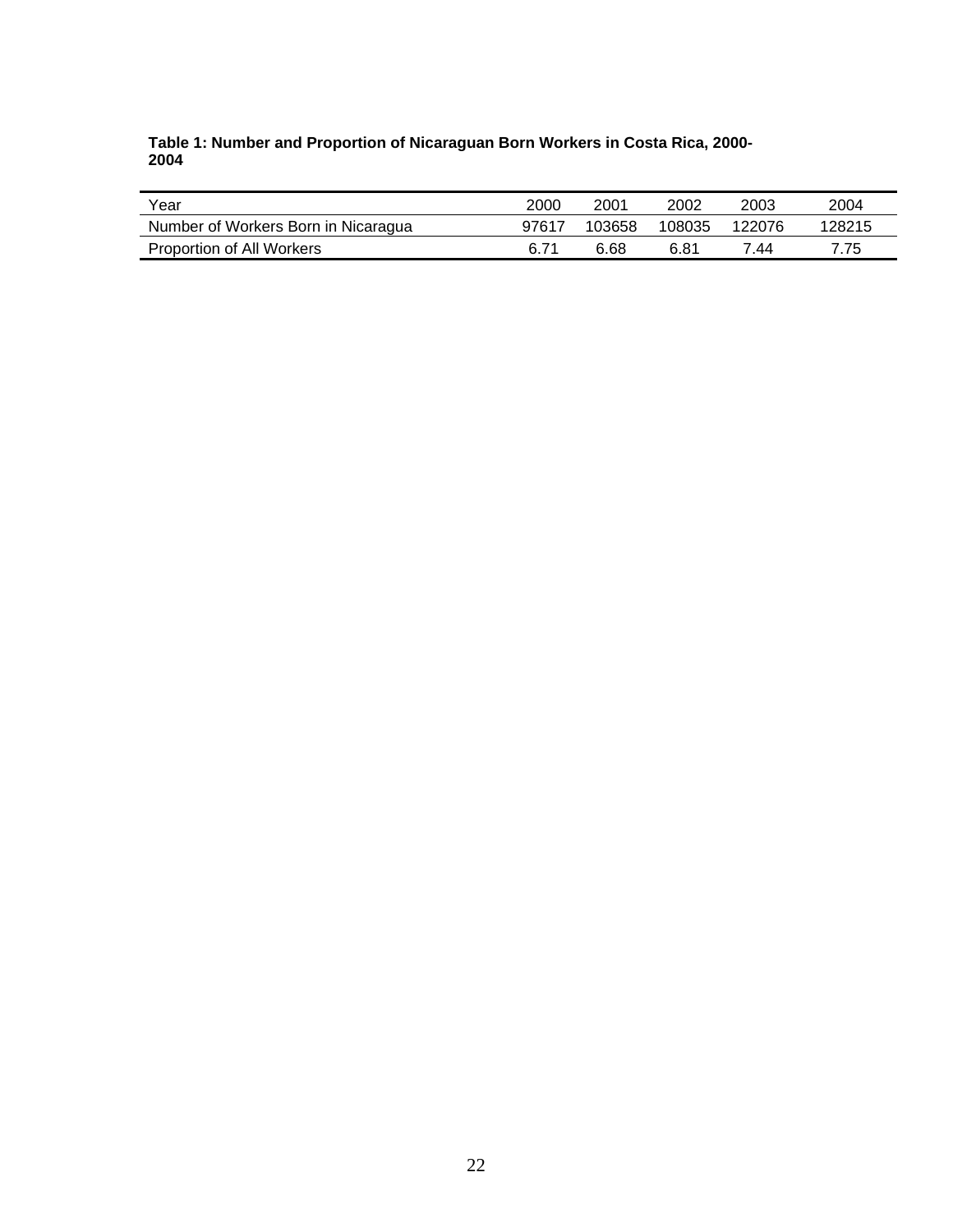|                               | 2000 | 2001 |
|-------------------------------|------|------|
| Costa Rican by Birth          | 91.2 | 90.9 |
| Naturalized Costa Rican       | 1.43 | 1.58 |
| Nicaraguan                    | 5.88 | 5.71 |
| <b>Other Central American</b> | 0.85 | 0.81 |
| <b>Rest of America</b>        | 0.36 | 0 7  |
| <b>Rest of World</b>          | 0.26 | 0.32 |

# **Table 2: Proportion of Workers by Nationality, 2000-2001**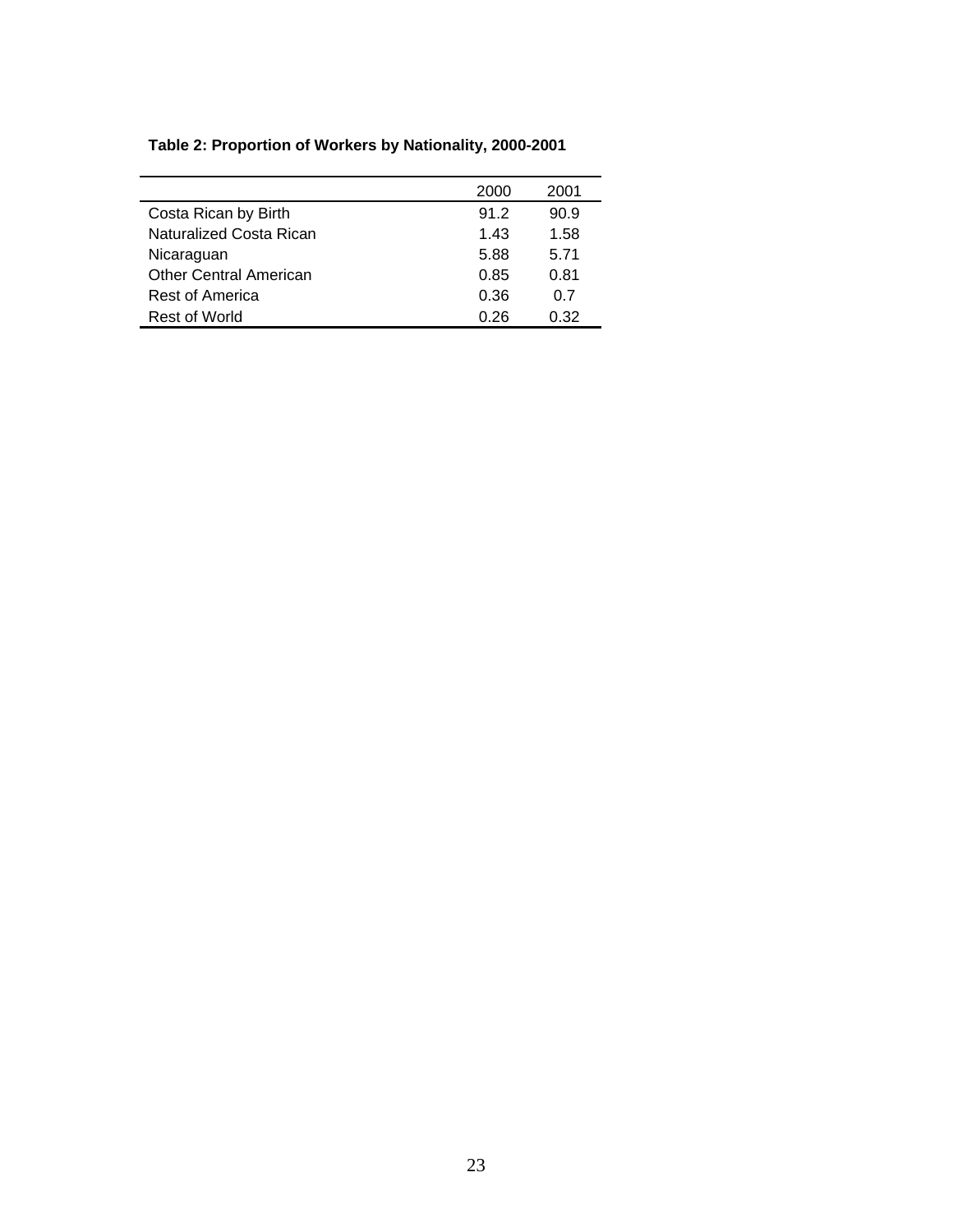| 1999 COIONES)                                         |       |       |       |        |       |
|-------------------------------------------------------|-------|-------|-------|--------|-------|
|                                                       | 2000  | 2001  | 2002  | 2003   | 2004  |
| Costa Ricans                                          | 92128 | 92129 | 93031 | 102058 | 88257 |
| <b>Nicaraguans</b>                                    | 69345 | 69345 | 60099 | 69256  | 59144 |
| Ratio of Nicaraguan to Costa<br><b>Rican Earnings</b> | 0.75  | 0.75  | 0.65  | 0.68   | 0.67  |

**Table 3: Real Monthly Earnings of Nicaraguan Born and Costa Rican Born Workers (1999 colones)**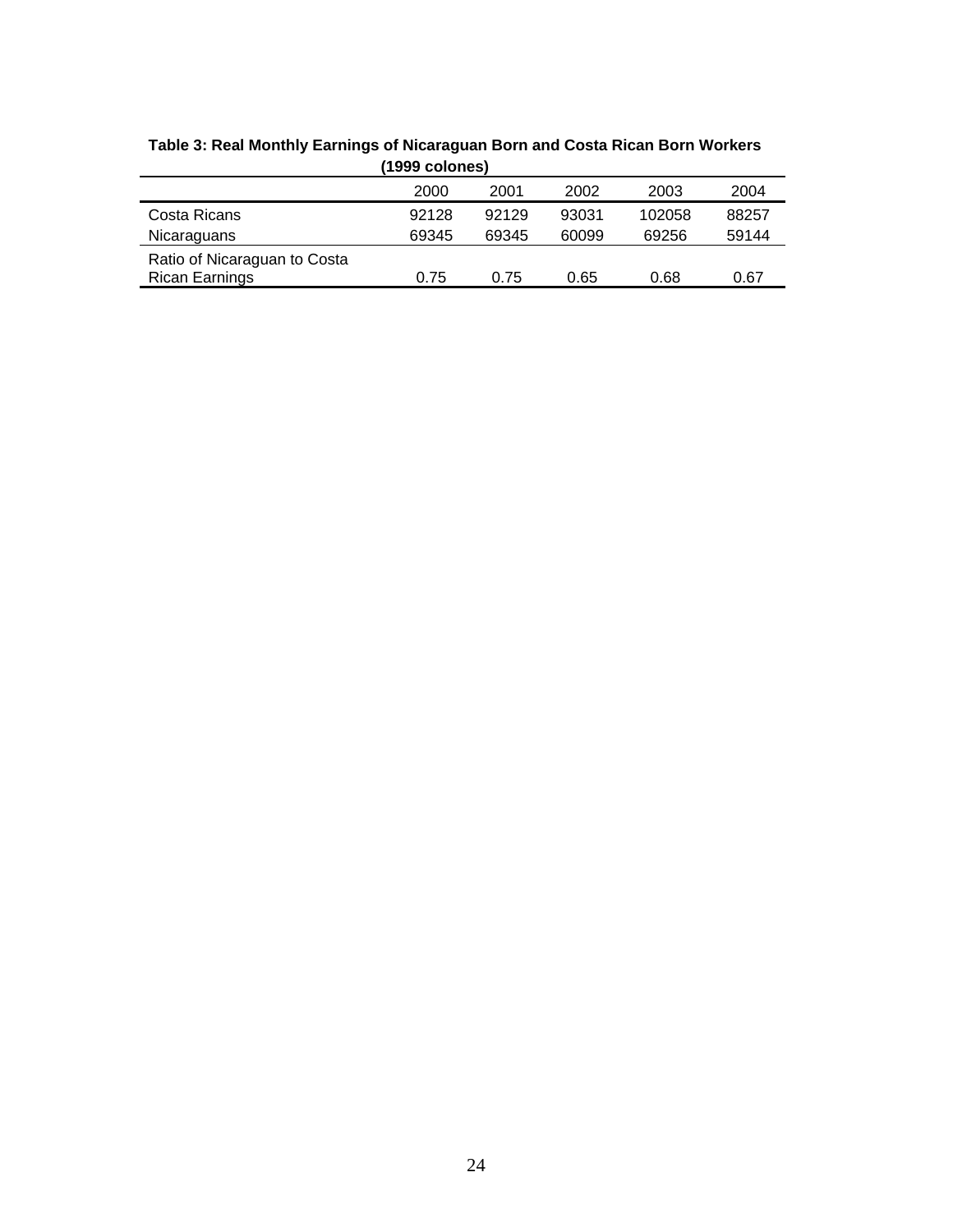| Table 4: Log Earnings Regression Results: 2000 and 2004 |
|---------------------------------------------------------|
| standard errors in parentheses                          |

|                                  | Dependent Variable: Log of Monthly Earnings |                    |               |               |  |
|----------------------------------|---------------------------------------------|--------------------|---------------|---------------|--|
| Variable                         | 2000(1)                                     | 2000(2)            | 2004(1)       | 2004(2)       |  |
| (standard errors in parentheses) |                                             |                    |               |               |  |
| <b>EDUCATION</b>                 | ***<br>0.091                                | ***<br>0.094       | $0.097***$    | $0.099***$    |  |
|                                  | (.002)                                      | (.002)             | (.001)        | (.001)        |  |
| <b>MALE</b>                      | ***<br>0.290                                | $***$<br>0.294     | $0.235***$    | $0.252$ ***   |  |
|                                  | (.013)                                      | (.013)             | (.012)        | (.011)        |  |
| <b>URBAN</b>                     | ***<br>0.100                                | $***$<br>0.156     | $0.065$ ***   | $0.111***$    |  |
|                                  | (.013)                                      | (.012)             | (.011)        | (.011)        |  |
| <b>LOG OF HOURS WORKED</b>       | ***<br>0.492                                | ***<br>0.511       | $0.570$ ***   | $0.584***$    |  |
|                                  | (.011)                                      | (.011)             | (.009)        | (.009)        |  |
| <b>PUBLIC</b>                    | ***<br>0.149                                | $0.097$ ***        | $0.185***$    | $0.130***$    |  |
|                                  | (.021)                                      | (.018)             | (.019)        | (.016)        |  |
| <b>LARGE</b>                     | $***$<br>0.256                              | ***<br>0.256       | $0.273$ ***   | $0.274$ ***   |  |
|                                  | (.013)                                      | (.013)             | (.011)        | (.011)        |  |
| <b>NICARAGUAN IMMIGRANT</b>      | 0.001                                       | $-0.004$           | $-0.022$      | $-0.027$      |  |
|                                  | (.022)                                      | (.022)             | (.018)        | (.018)        |  |
| <b>EXPERIENCE</b>                | ***<br>0.029                                | ***<br>0.029       | $0.029$ ***   | $0.029***$    |  |
|                                  | (.0013)                                     | (.0013)            | (.0011)       | (.0011)       |  |
| <b>EXPERIENCE SQUARED</b>        | $***$<br>$-0.0003$                          | $***$<br>$-0.0003$ | $-0.0004$ *** | $-0.0004$ *** |  |
|                                  | (0.00002)                                   | (.00002)           | (0.00002)     | (0.00002)     |  |
| <b>Constant</b>                  | $***$<br>7.832                              | ***<br>7.653       | 7.735 ***     | 7.300 ***     |  |
|                                  | (.093)                                      | (.045)             | (.116)        | (.037)        |  |
| <b>INDUSTRY SECTOR</b>           | Yes                                         | No                 | Yes           | No            |  |
| R <sub>2</sub>                   | 0.476                                       | 0.466              | 0.564         | 0.555         |  |
| N                                | 12808                                       | 12808              | 14522         | 14522         |  |

**Note: \*\*\* indicates the coefficient is significant at the 1% level of significance.**

 **No asterix indicates the variable is not significant at the 10% level of significance.**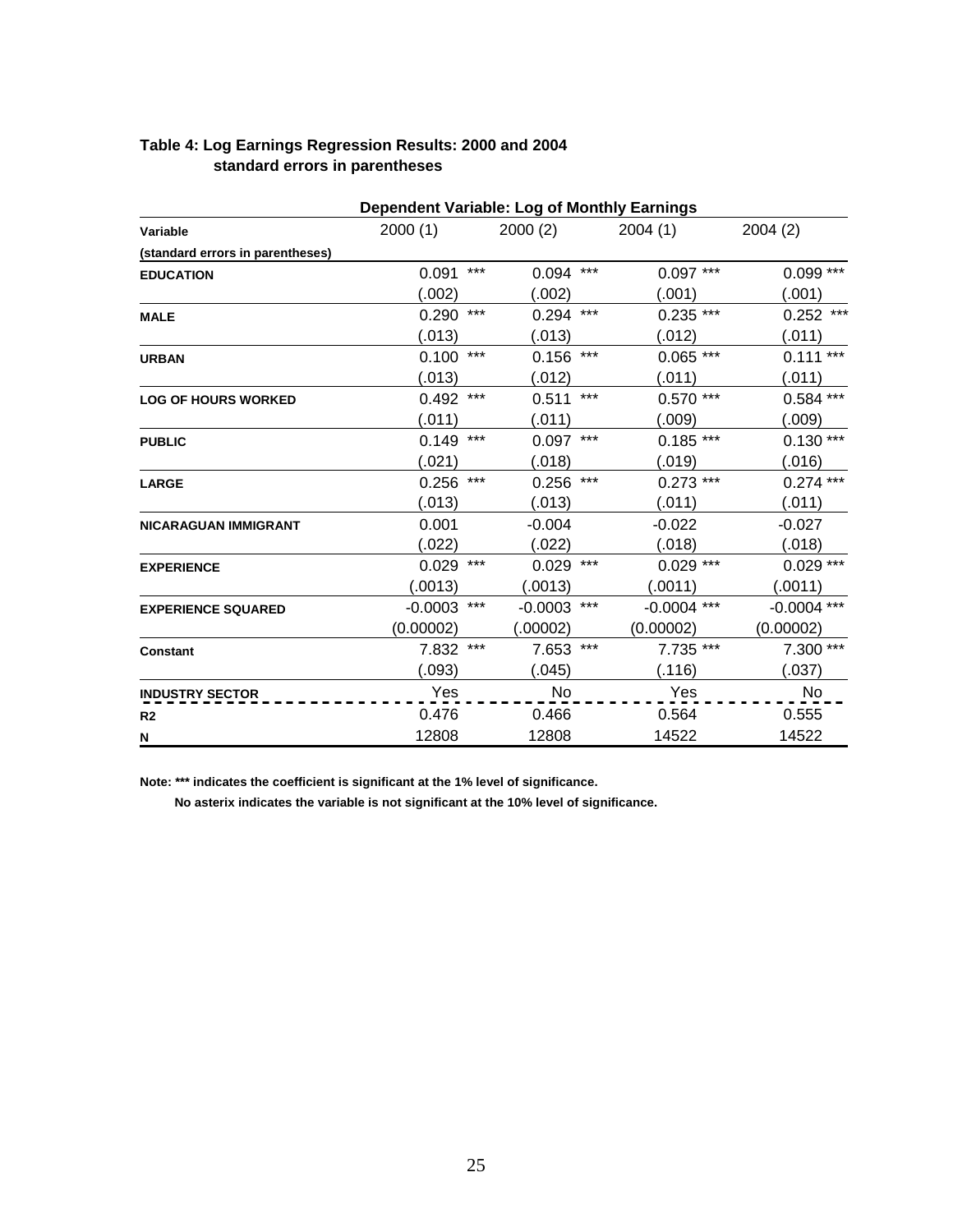| <b>VARIABLE</b>                    | <b>LABOR MARKET</b><br><b>DISCRIMINATION</b><br>(COEFFICIENT)<br><b>EFFECT</b> | <b>ENDOWMENT</b><br>(QUANTITY)<br><b>EFFECT</b> | <b>TOTAL</b><br><b>CONTRIBUTION OF</b><br><b>EACH VARIABLE</b><br><b>THE EARNINGS</b><br><b>GAP</b> |
|------------------------------------|--------------------------------------------------------------------------------|-------------------------------------------------|-----------------------------------------------------------------------------------------------------|
| <b>EDUCATION</b>                   | 0.20                                                                           | 0.20                                            | 0.40                                                                                                |
| <b>MALE</b>                        | 0.02                                                                           | 0.01                                            | 0.03                                                                                                |
| <b>URBAN</b>                       | 0.04                                                                           | 0.00                                            | 0.03                                                                                                |
| <b>LOG OFHOURS WORKED</b>          | 0.01                                                                           | $-0.05$                                         | $-0.04$                                                                                             |
| <b>PUBLIC</b>                      | $-0.01$                                                                        | 0.02                                            | 0.01                                                                                                |
| <b>LARGE</b>                       | 0.07                                                                           | $-0.01$                                         | 0.06                                                                                                |
| <b>EXPERIENCE</b>                  | 0.02                                                                           | 0.00                                            | 0.03                                                                                                |
| <b>INDUSTRY SECTOR</b>             | $-0.07$                                                                        | 0.01                                            | $-0.06$                                                                                             |
| <b>EARNINGS EQUATION INTERCEPT</b> | $-0.32$                                                                        | 0.00                                            | $-0.32$                                                                                             |
| <b>TOTAL</b>                       | $-0.03$                                                                        | 0.17                                            | 0.14                                                                                                |

### **Table 5: Oaxaca Decompositon of the Log Earnings Gap Between Nicaraguans and Costa Ricans, 2004.**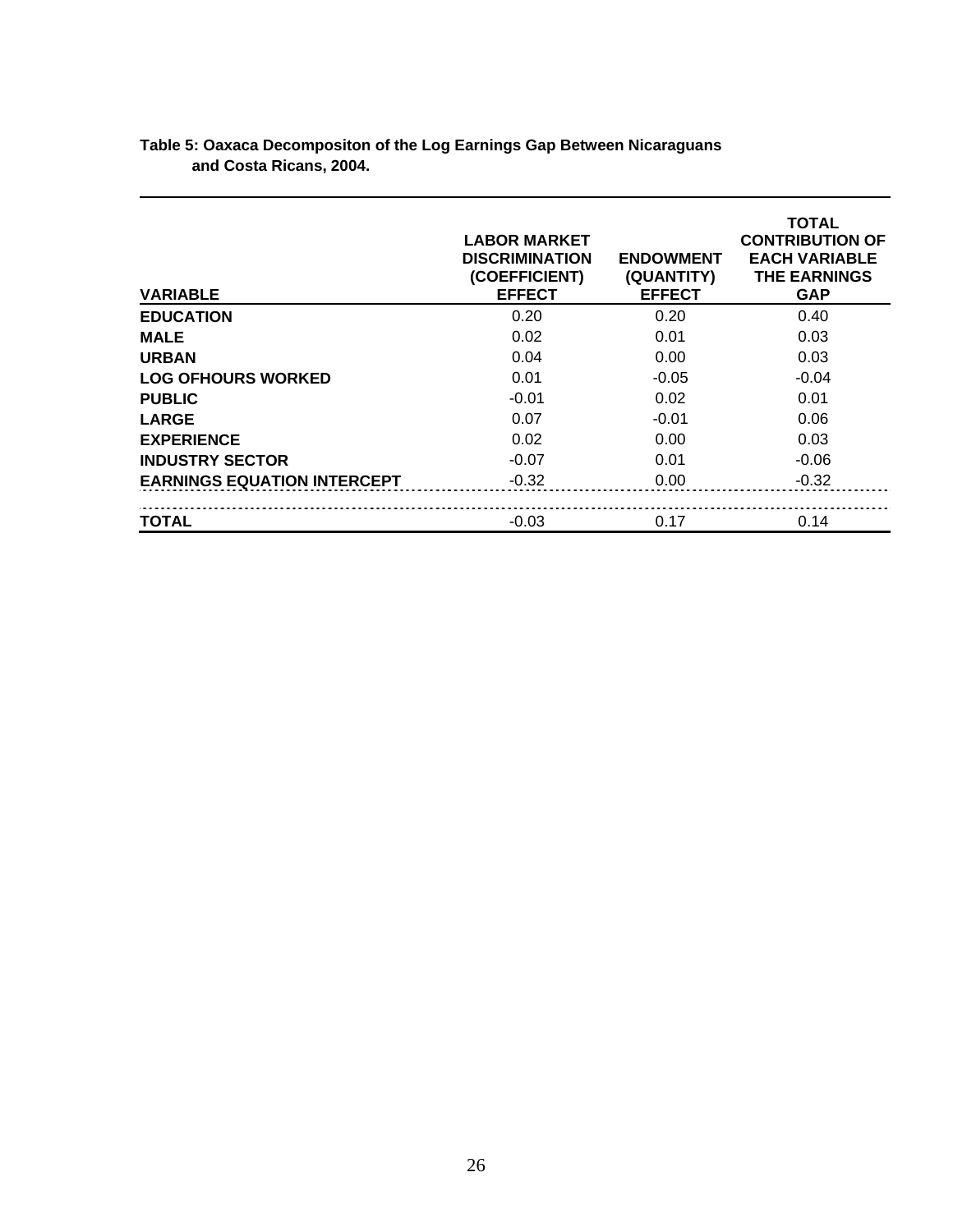| <b>Industry Sector</b>              | <b>MEN</b>                      |                                         | Women                           |                                  |
|-------------------------------------|---------------------------------|-----------------------------------------|---------------------------------|----------------------------------|
|                                     | Nicaraguan<br><b>Immigrants</b> | Costa<br><b>Rican</b><br><b>Natives</b> | Nicaraguan<br><b>Immigrants</b> | Costa<br>Rican<br><b>Natives</b> |
|                                     |                                 |                                         |                                 |                                  |
| <b>Agriculture</b>                  | 27.4                            | 20.9                                    | 5.9                             | 3.5                              |
| <b>Manufacturing</b>                | 14.7                            | 15.6                                    | 16.7                            | 15.9                             |
| Electricity, gas and water          | 0.2                             | 1.1                                     | 0.0                             | 0.5                              |
| <b>Construction</b>                 | 26.2                            | 8.9                                     | 0.0                             | 0.6                              |
| <b>Commerce (including tourism)</b> | 16.1                            | 19.5                                    | 29.7                            | 25.9                             |
| <b>Transport and communication</b>  | 2.7                             | 8.9                                     | 1.9                             | 2.7                              |
| <b>Finance and Real Estate</b>      | 3.0                             | 6.2                                     | 2.7                             | 5.7                              |
| <b>Domestic Service</b>             | 0.0                             | 0.3                                     | 35.2                            | 10.4                             |
| <b>Other Personal Services</b>      | 9.8                             | 18.5                                    | 8.0                             | 34.8                             |
| <b>TOTAL</b>                        | 100                             | 100                                     | 100                             | 100                              |

**Table 6: Percent of Workers in Each Industry Sector, by Migrant Status and Gender, 2000**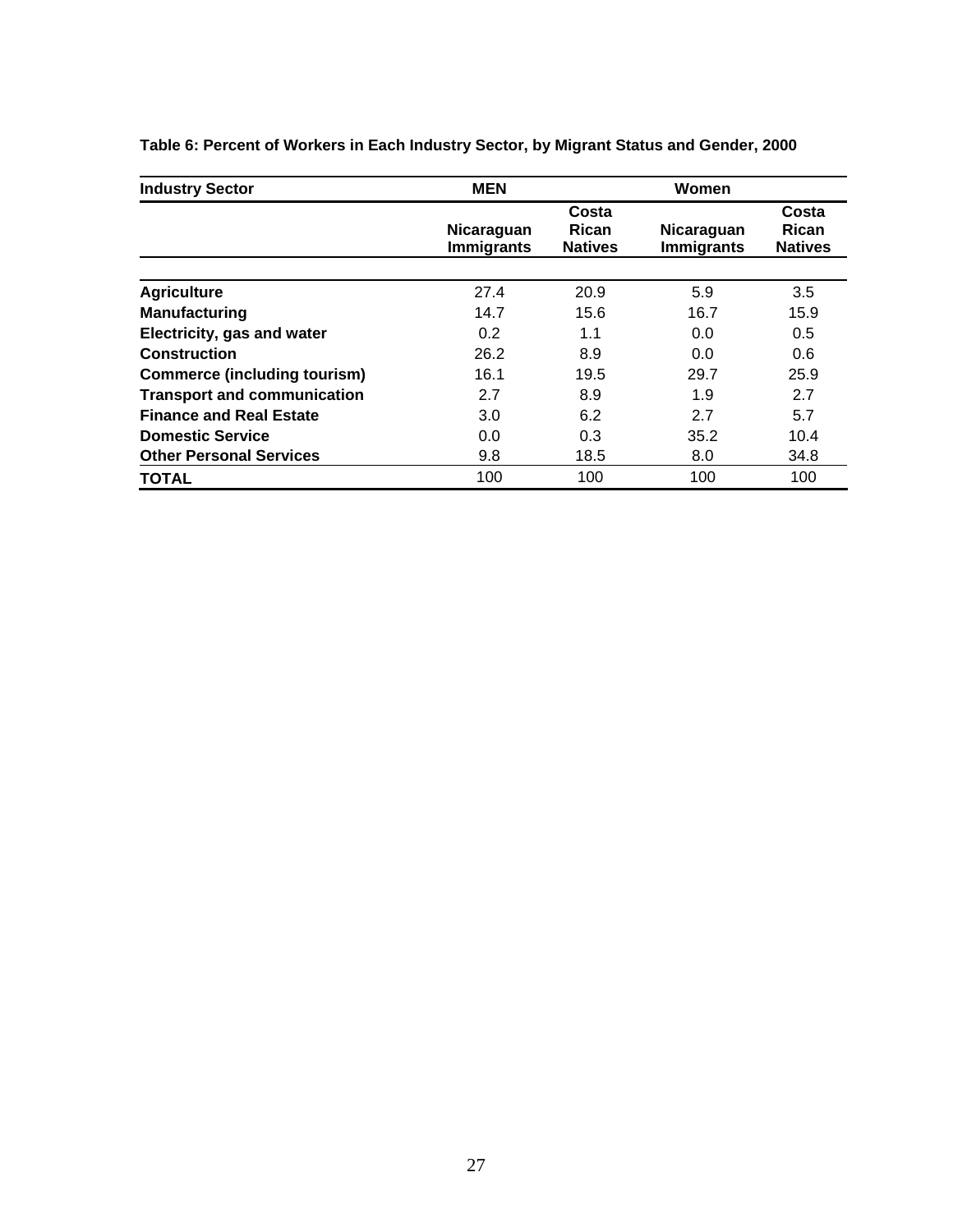

**Figure 1: Mean Log Real Earnings (1999 colones) in Each Industry Sector, Relative to Commerce, Adjusted for Personal and Workplace Characteristics, 1990-2004**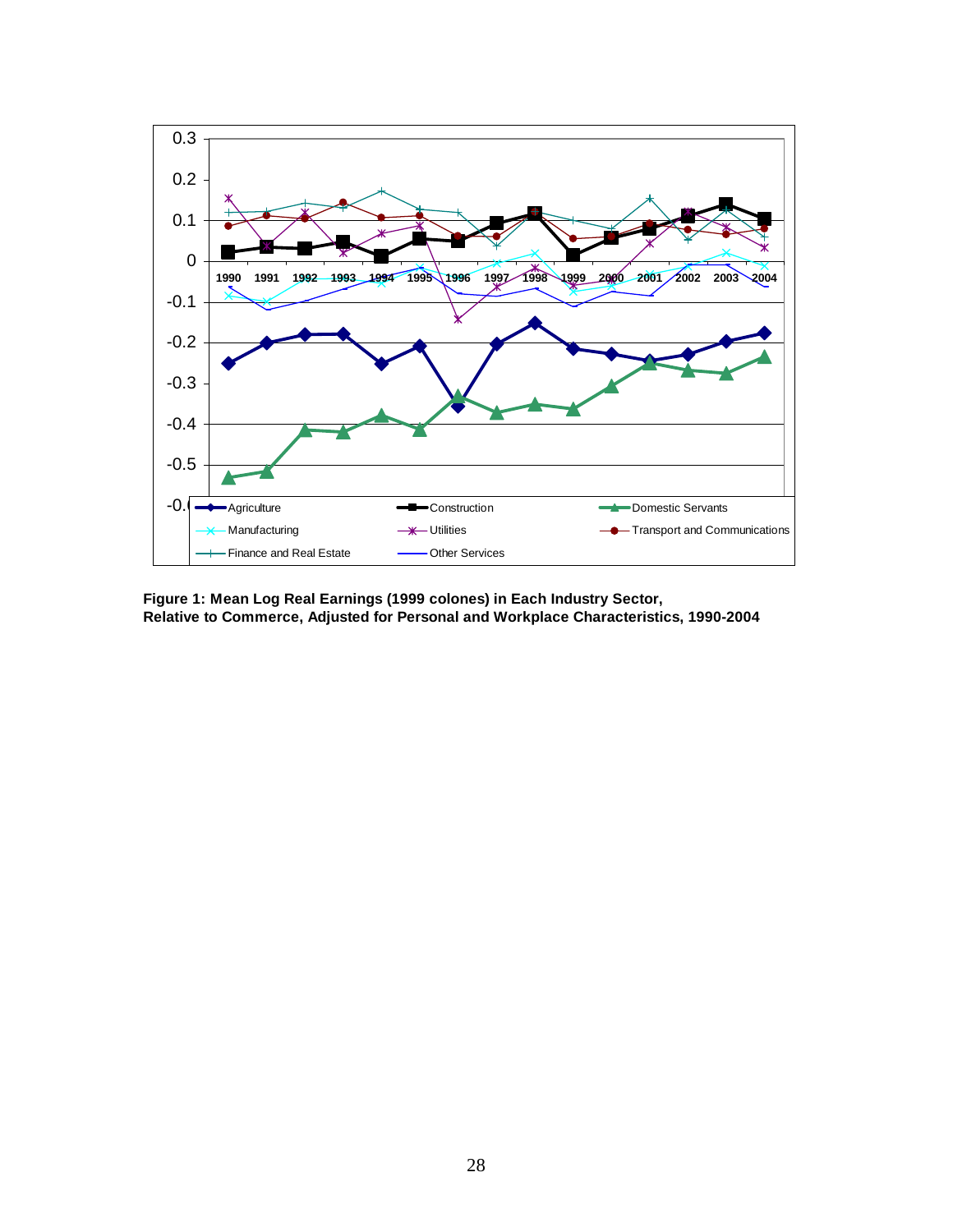| <b>Education Level</b>      | <b>MEN</b> | <b>WOMEN</b> |
|-----------------------------|------------|--------------|
|                             |            |              |
| <b>All Education Levels</b> |            |              |
| <b>Coefficient</b>          | $-0.051$   | $-0.093$     |
| (standard error)            | (0.269)    | (0.270)      |
| <b>Primary Incomplete</b>   |            |              |
| <b>Coefficient</b>          | 0.137      | $-0.575*$    |
| (standard error)            | (0.393)    | (0.281)      |
| <b>Primary Complete</b>     |            |              |
| <b>Coefficient</b>          | 0.976      | $-0.793$     |
| (standard error)            | (0.589)    | (0.757)      |
| <b>Secondary Incomplete</b> |            |              |
| <b>Coefficient</b>          | 0.333      | $-0.865$     |
| (standard error)            | (.324)     | (0.799)      |
| <b>Secondary Complete</b>   |            |              |
| <b>Coefficient</b>          | $-0.206$   | $0.974**$    |
| (standard error)            | (0.385)    | (0.393)      |
| <b>University</b>           |            |              |
| <b>Coefficient</b>          | 0.255      | 0.506        |
| (standard error)            | (0.907)    | (0.620)      |

### **Table 7: Impact of Nicaraguan Immigrant Share on the Earnings of Costa Rican Born Workers, by Gender and Education Level**

Note: \*\* indicates the coefficient is significant at the 5% level of significance.

\* indicates the coefficient is significant at the 10% level of significance.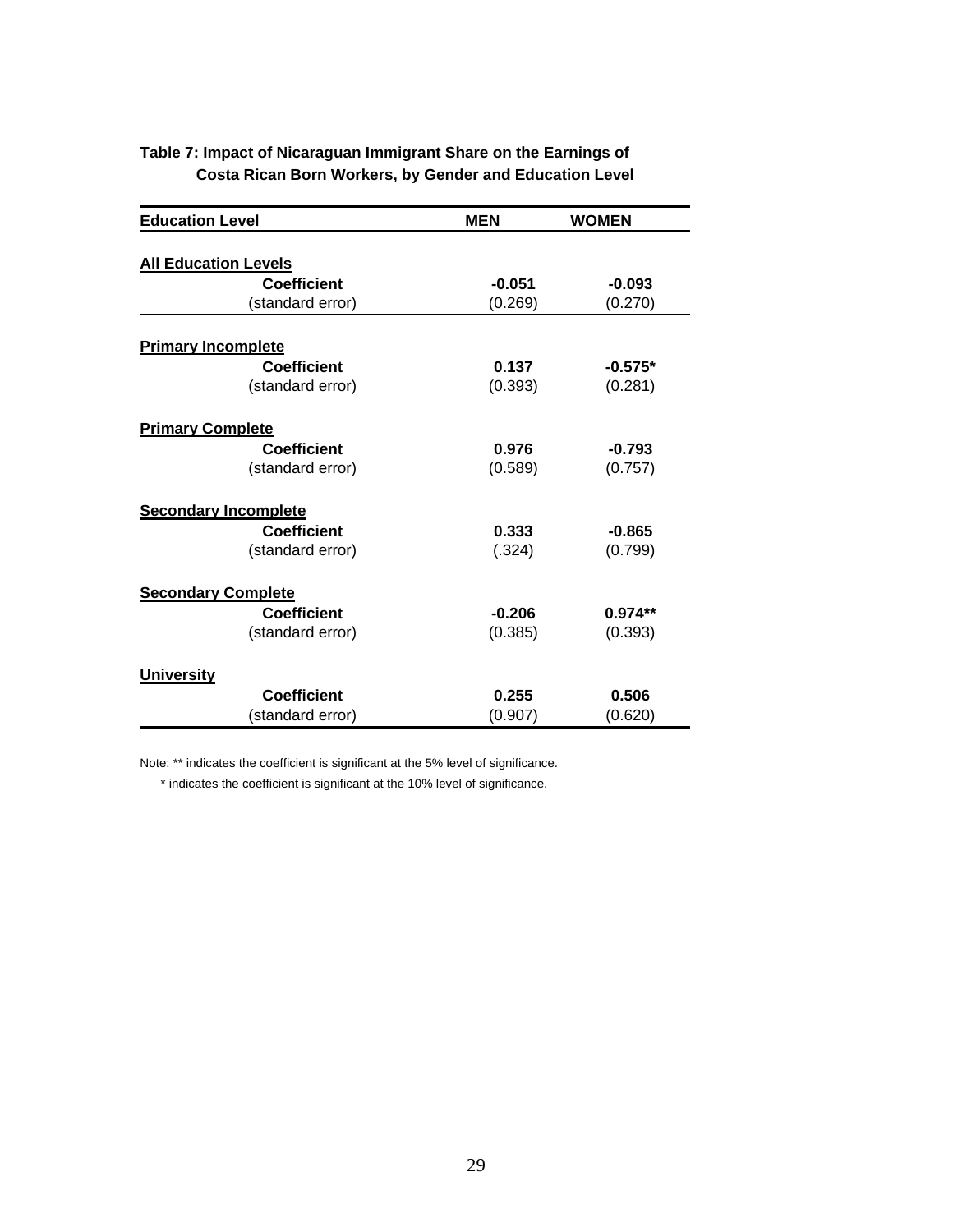|                                   | 2000  | 2001  | 2002  | 2003  | 2004  |
|-----------------------------------|-------|-------|-------|-------|-------|
| All Workers                       |       |       |       |       |       |
| Gini coefficient                  | 0.434 | 0.465 | 0.465 | 0.456 | 0.438 |
| Log Variance                      | 0.748 | 0.870 | 0.878 | 0.832 | 0.760 |
| Excluding Those Born in Nicaragua |       |       |       |       |       |
| Gini coefficient                  | 0.438 | 0.469 | 0.467 | 0.461 | 0.441 |
| Log Variance                      | 0.773 | 0.898 | 0.898 | 0.859 | 0.779 |

### **Table 8: Earnings Inequality Among Workers (with Non-Zero Incomes), Including and Excluding Nicaraguans**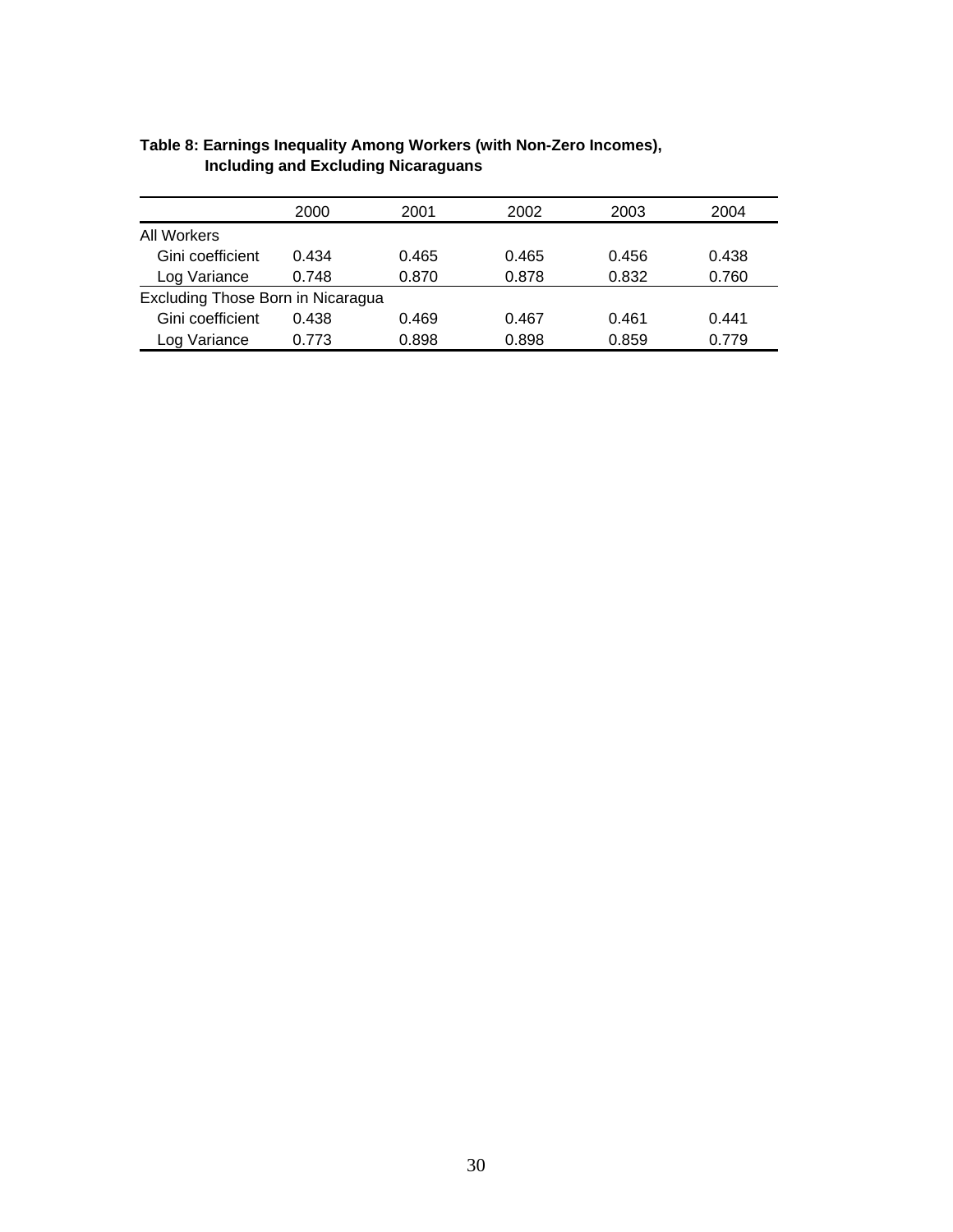|                            | 2000 | 2004 |
|----------------------------|------|------|
| <b>TOTAL</b>               | 1.00 | 0.99 |
| <b>EDUCATION</b>           | 0.21 | 0.24 |
| <b>MALE</b>                | 0.02 | 0.02 |
| <b>URBAN</b>               | 0.01 | 0.01 |
| <b>LOG OF HOURS WORKED</b> | 0.13 | 0.19 |
| <b>PUBLIC</b>              | 0.02 | 0.02 |
| <b>LARGE</b>               | 0.05 | 0.06 |
| <b>NICARAGUAN MIGRANT</b>  | 0.00 | 0.00 |
| <b>EXPERIENCE</b>          | 0.01 | 0.01 |
| <b>INDUSTRY SECTOR</b>     | 0.02 | 0.00 |
| <b>Residual</b>            | 0.53 | 0.44 |

|               | Table 9: Fields' Decomposition: Proportion of Inequality Attributable to Each Variable, |
|---------------|-----------------------------------------------------------------------------------------|
| 2000 and 2004 |                                                                                         |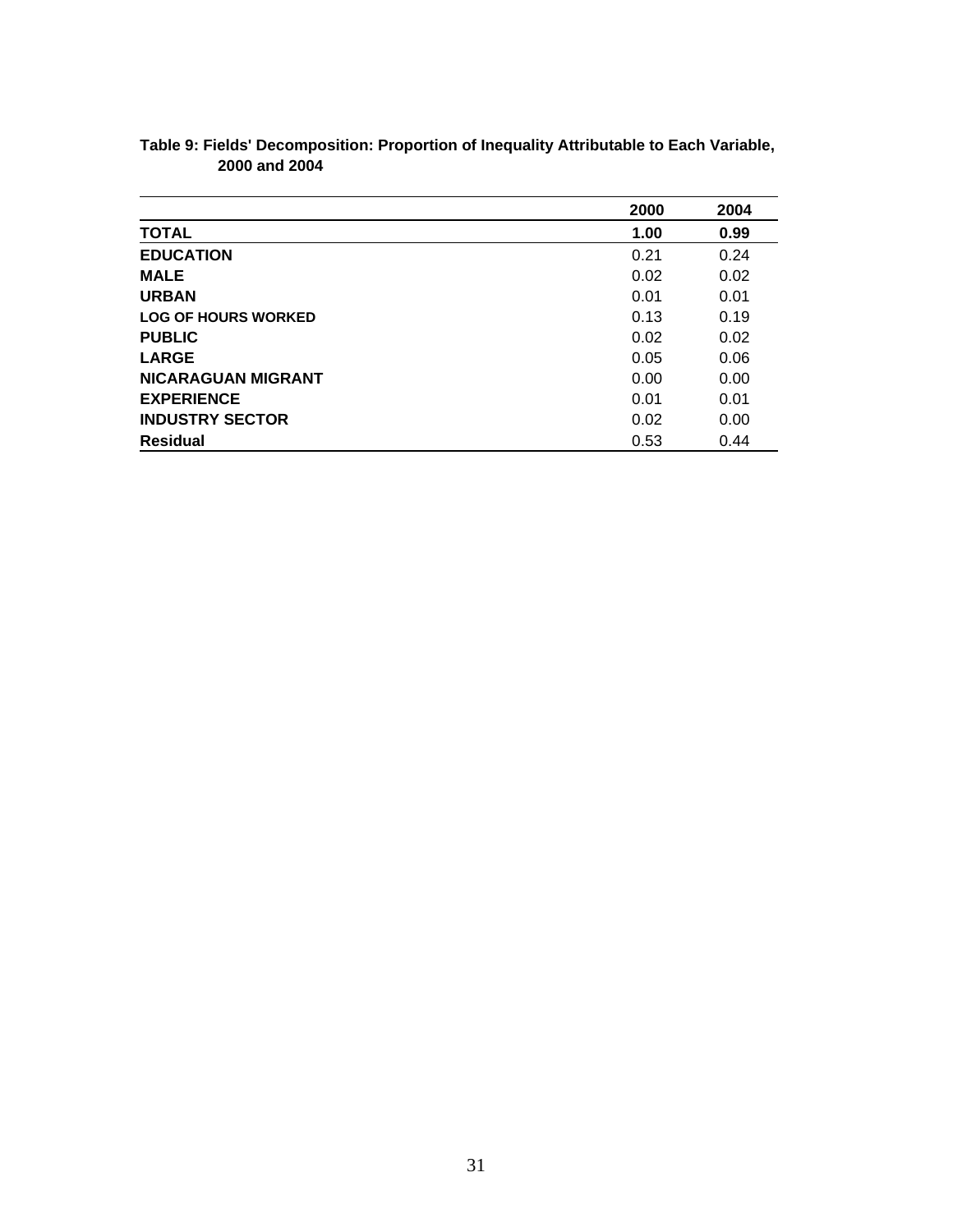| Variance of Log of<br>Hours Worked | 2000 | 2001 | 2002 | 2003 | 2004 |
|------------------------------------|------|------|------|------|------|
| All Workers                        |      |      |      |      |      |
| Log Variance                       | 0.28 | 0.35 | 0.37 | 0.37 | 0.34 |
| Excluding Those Born in Nicaragua  |      |      |      |      |      |
| Log Variance                       | 0.28 | 0.36 | 0.37 | 0.37 | 0.34 |
|                                    |      |      |      |      |      |
| Part-time, Full-time and           |      |      |      |      |      |
| Over-time                          | 2000 | 2001 | 2002 | 2003 | 2004 |
| All Workers                        |      |      |      |      |      |
| Part-time                          | 0.22 | 0.23 | 0.24 | 0.24 | 0.22 |
| Full-time                          | 0.46 | 0.44 | 0.41 | 0.42 | 0.36 |
| Over-time                          | 0.32 | 0.33 | 0.35 | 0.34 | 0.42 |
| Excluding Those Born in Nicaragua  |      |      |      |      |      |
| Part-time                          | 0.22 | 0.24 | 0.24 | 0.24 | 0.22 |
| Full-time                          | 0.47 | 0.44 | 0.42 | 0.42 | 0.35 |
| Over-time                          | 0.31 | 0.32 | 0.34 | 0.33 | 0.43 |

### **Table 10: Distribution of Log Hours Among Workers (with non-zero earnings), Including and Excluding Nicaraguans**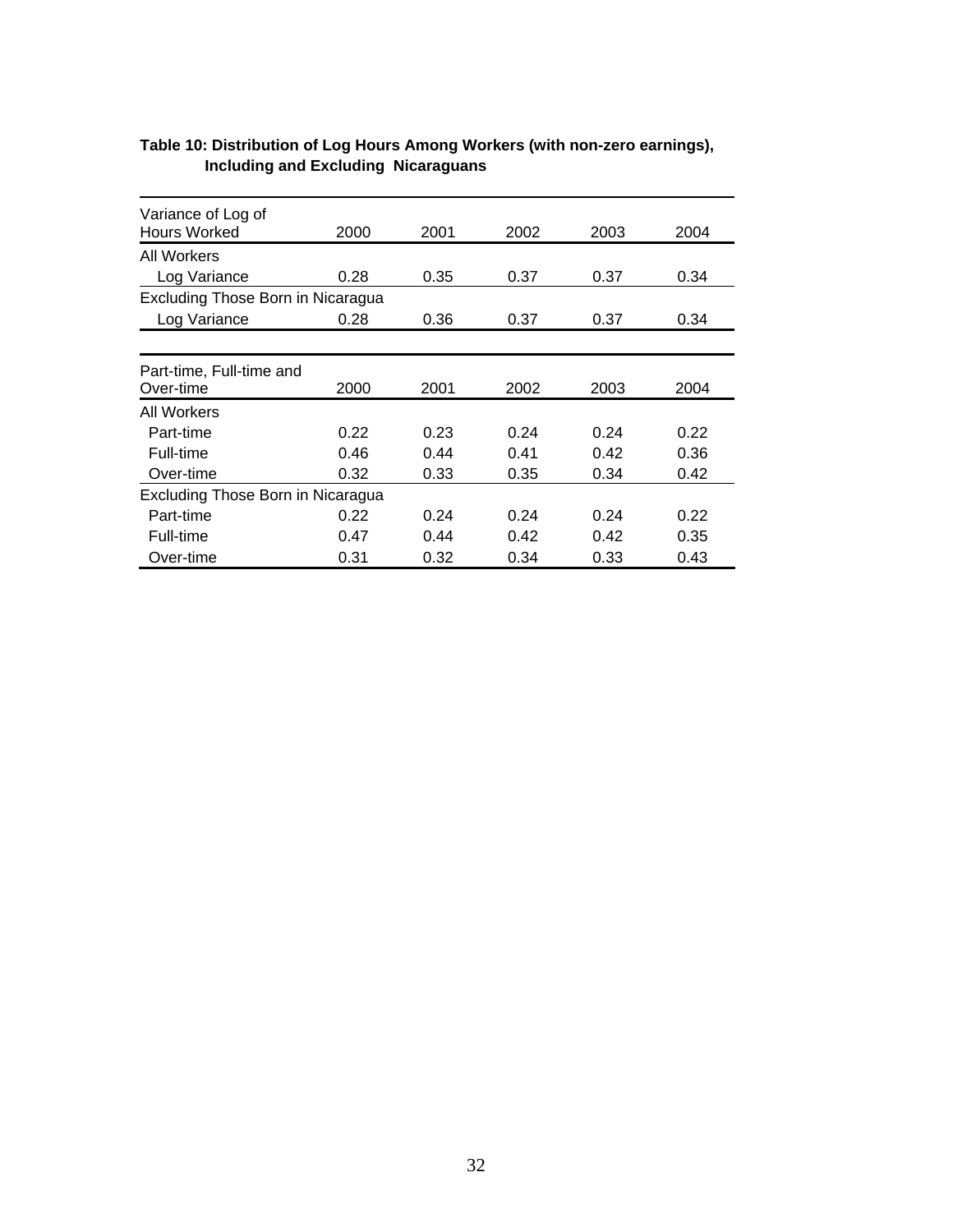#### **Table 11: Proportion of Workers (who report non-zero earnings) at Each Education Level In Costa Rica**

| All Workers (including those born in Nicaragua) |                |          |      |  |  |  |
|-------------------------------------------------|----------------|----------|------|--|--|--|
| <b>Education Level</b>                          | 2000           | 2002     | 2004 |  |  |  |
| Primary Incomplete                              | 18             | 17       |      |  |  |  |
| <b>Primary Complete</b>                         | 32             | 30       |      |  |  |  |
| Secondary Drop-Out                              | 18             | 18       |      |  |  |  |
| <b>Secondary Complete</b>                       | 13             | 13       |      |  |  |  |
| University                                      | 19<br>21<br>21 |          |      |  |  |  |
|                                                 |                |          |      |  |  |  |
| Not including those born in Nicaragua           |                |          |      |  |  |  |
| <b>Education Level</b>                          | 2000           | 2002     | 2004 |  |  |  |
| Primary Incomplete                              | 17             | 15       |      |  |  |  |
| <b>Primary Complete</b>                         | 32             | 32       |      |  |  |  |
| Secondary Drop-Out                              | 17             | 18       |      |  |  |  |
| <b>Secondary Complete</b>                       | 13             | 13       |      |  |  |  |
| University                                      | 20             | 22       |      |  |  |  |
| Only those born in Nicaragua                    |                |          |      |  |  |  |
| <b>Education Level</b>                          | 2000           | 2002     | 2004 |  |  |  |
| Primary Incomplete                              | 37             | 40       | 39   |  |  |  |
| <b>Primary Complete</b>                         | 27             | 23       | 24   |  |  |  |
| Secondary Drop-Out                              | 18             | 23<br>21 |      |  |  |  |
| <b>Secondary Complete</b>                       | 10             | 7        | 9    |  |  |  |
| University                                      | 6              | 6        | 6    |  |  |  |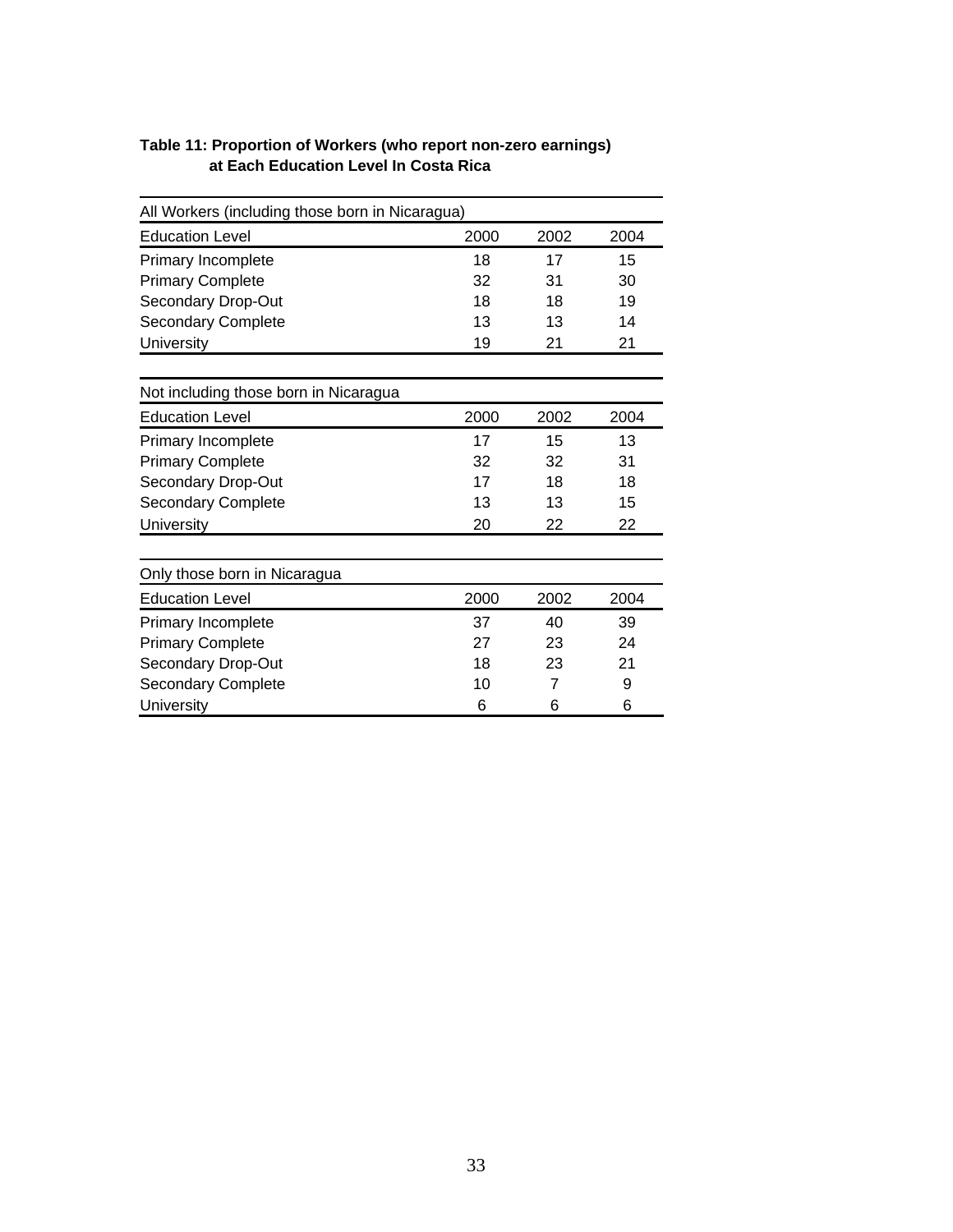|                         | 2000 | 2001 | 2002 | 2003 | 2004 |
|-------------------------|------|------|------|------|------|
| <b>All Workers</b>      |      |      |      |      |      |
| Extreme Poor            | 6.1  | 5.9  | 5.7  | 5.7  | 5.6  |
| All Poor                | 20.6 | 20.3 | 20.6 | 21.0 | 21.7 |
| Excluding Those Born in |      |      |      |      |      |
| Nicaragua               |      |      |      |      |      |
| Extreme Poor            | 6.1  | 5.8  | 5.3  | 5.3  | 5.3  |
| All Poor                | 20.5 | 20.0 | 19.9 | 19.9 | 21.1 |
| Nicaraguans only        |      |      |      |      |      |
| <b>Extreme Poor</b>     | 5.4  | 8.5  | 12.2 | 12.2 | 9.3  |
| All Poor                | 22.1 | 25.8 | 30.6 | 30.6 | 30.6 |

# **Table 12: Incidence of Poverty, Including and Excluding Nicaraguans**